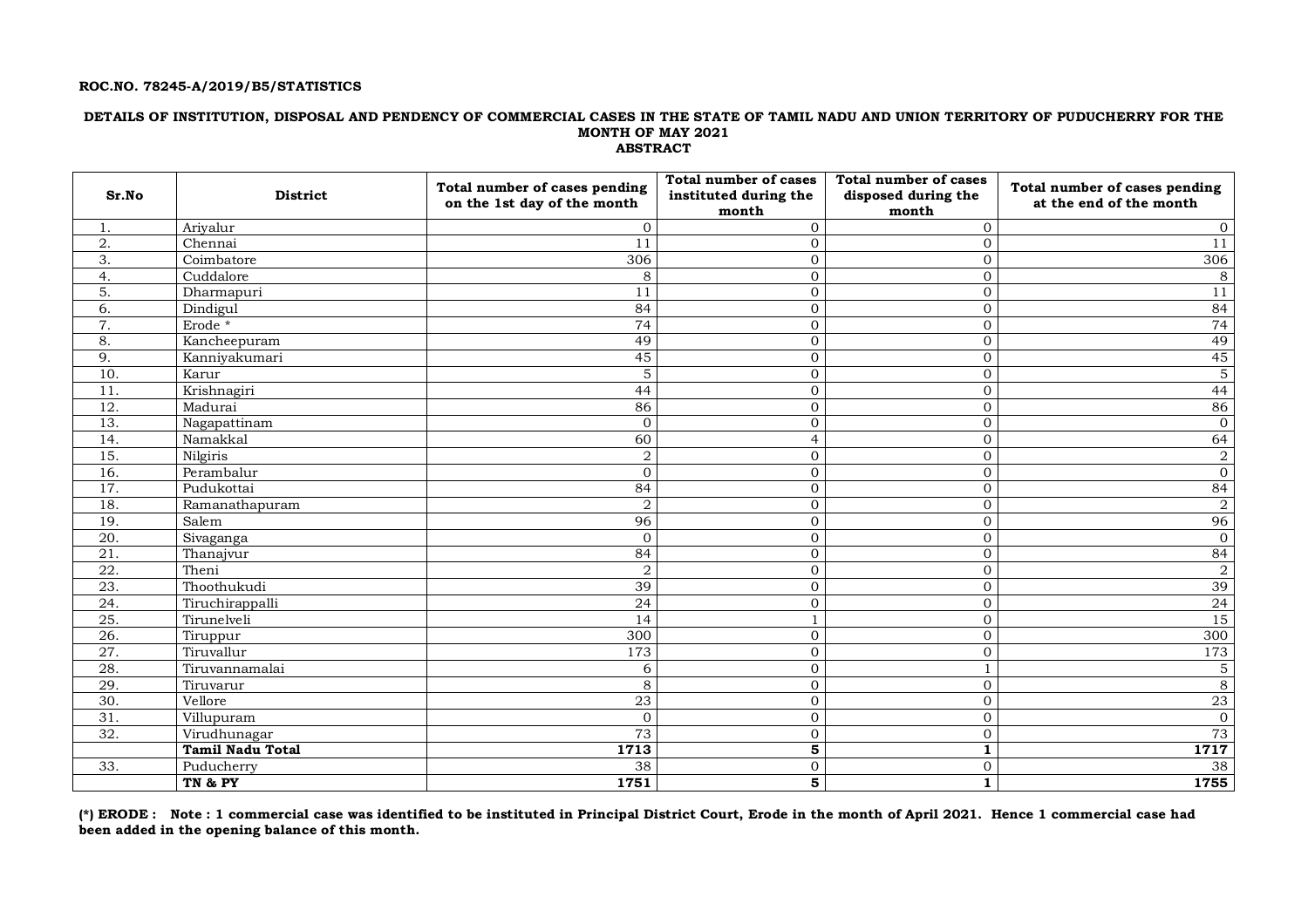|                | Form 1                                           |                                                    |              |                                                            |            |                                     |                       |                         |                     |  |  |  |
|----------------|--------------------------------------------------|----------------------------------------------------|--------------|------------------------------------------------------------|------------|-------------------------------------|-----------------------|-------------------------|---------------------|--|--|--|
|                |                                                  | List of cases e-filed during the month of MAY 2021 |              |                                                            |            |                                     |                       |                         |                     |  |  |  |
| Sr.No          | Court                                            | <b>District</b>                                    | Case<br>No.  | <b>Petitioner</b><br>Name Vs.<br>Respondent<br><b>Name</b> | Advocate   | Advocate<br>Mobile<br><b>Number</b> | Advocate<br>E-mail Id | Date of<br>Registration | Date of<br>e-filing |  |  |  |
| $\mathbf{1}$   | Principal District Court                         | Ariyalur                                           | $\mbox{NIL}$ | <b>NIL</b>                                                 | <b>NIL</b> | NIL                                 | $\mbox{NIL}$          | $\mbox{NIL}$            | $\mbox{NIL}$        |  |  |  |
| $\overline{2}$ | Principal Judge's Court                          | Chennai                                            | <b>NIL</b>   | <b>NIL</b>                                                 | <b>NIL</b> | <b>NIL</b>                          | <b>NIL</b>            | $\mbox{NIL}$            | <b>NIL</b>          |  |  |  |
| 3              | Prl. District Court, CBE.                        | Coimbatore                                         | <b>NIL</b>   | <b>NIL</b>                                                 | <b>NIL</b> | <b>NIL</b>                          | $\mbox{NIL}$          | $\rm NIL$               | $\mbox{NIL}$        |  |  |  |
|                | I Addl.District Court, CBE                       | Coimbatore                                         | <b>NIL</b>   | <b>NIL</b>                                                 | <b>NIL</b> | <b>NIL</b>                          | <b>NIL</b>            | <b>NIL</b>              | <b>NIL</b>          |  |  |  |
|                | III Addl. Dist. Court, CBE                       | Coimbatore                                         | NIL          | <b>NIL</b>                                                 | <b>NIL</b> | <b>NIL</b>                          | <b>NIL</b>            | <b>NIL</b>              | <b>NIL</b>          |  |  |  |
|                | IV Addl. Dist. Court, CBE                        | Coimbatore                                         | $\mbox{NIL}$ | <b>NIL</b>                                                 | <b>NIL</b> | <b>NIL</b>                          | $\mbox{NIL}$          | $\mbox{NIL}$            | <b>NIL</b>          |  |  |  |
|                | V Addl. Dist. Court, CBE                         | Coimbatore                                         | $\rm NIL$    | <b>NIL</b>                                                 | <b>NIL</b> | <b>NIL</b>                          | $\mbox{NIL}$          | NIL                     | $\mbox{NIL}$        |  |  |  |
| $\overline{4}$ | Principal District and Sessions Court, Cuddalore | Cuddalore                                          | $\mbox{NIL}$ | <b>NIL</b>                                                 | <b>NIL</b> | NIL                                 | $\mbox{NIL}$          | $\mbox{NIL}$            | $\mbox{NIL}$        |  |  |  |
|                | All other Courts                                 | Cuddalore                                          | <b>NIL</b>   | <b>NIL</b>                                                 | <b>NIL</b> | <b>NIL</b>                          | <b>NIL</b>            | <b>NIL</b>              | <b>NIL</b>          |  |  |  |
| 5              | Principal District Court, Dharmapuri.            | Dharmapuri                                         | <b>NIL</b>   | <b>NIL</b>                                                 | <b>NIL</b> | <b>NIL</b>                          | <b>NIL</b>            | $\rm NIL$               | $\mbox{NIL}$        |  |  |  |
| 6              | Principal District Court, Dindigul.              | Dindigul.                                          | $\mbox{NIL}$ | $\mbox{NIL}$                                               | <b>NIL</b> | <b>NIL</b>                          | <b>NIL</b>            | <b>NIL</b>              | $\mbox{NIL}$        |  |  |  |
| $\overline{7}$ | Principal District Court, Erode                  | Erode                                              | <b>NIL</b>   | <b>NIL</b>                                                 | <b>NIL</b> | <b>NIL</b>                          | <b>NIL</b>            | <b>NIL</b>              | <b>NIL</b>          |  |  |  |
| 8              | Principal District Court, Chengalpattu           | Kancheepuram                                       | <b>NIL</b>   | <b>NIL</b>                                                 | <b>NIL</b> | <b>NIL</b>                          | <b>NIL</b>            | <b>NIL</b>              | <b>NIL</b>          |  |  |  |
| 9              | Principal District Court, Nagercoil              | Kanniyakumari                                      | $\mbox{NIL}$ | <b>NIL</b>                                                 | <b>NIL</b> | NIL                                 | $\mbox{NIL}$          | <b>NIL</b>              | <b>NIL</b>          |  |  |  |
| 10             | Principal District Court, Karur                  | Karur                                              | NIL          | <b>NIL</b>                                                 | <b>NIL</b> | $\mbox{NIL}$                        | $\mbox{NIL}$          | $\mbox{NIL}$            | $\mbox{NIL}$        |  |  |  |
| $11$           | Principal District Court, Krishnagiri            | Krishnagiri                                        | <b>NIL</b>   | <b>NIL</b>                                                 | <b>NIL</b> | <b>NIL</b>                          | <b>NIL</b>            | <b>NIL</b>              | <b>NIL</b>          |  |  |  |
|                | Additional District Court, Krishnagiri           | Krishnagiri                                        | <b>NIL</b>   | <b>NIL</b>                                                 | <b>NIL</b> | <b>NIL</b>                          | <b>NIL</b>            | <b>NIL</b>              | <b>NIL</b>          |  |  |  |
|                | Additional District Court, Hosur.                | Krishnagiri                                        | $\rm NIL$    | NIL                                                        | <b>NIL</b> | NIL                                 | NIL                   | $\rm NIL$               | $\mbox{NIL}$        |  |  |  |
| 12             | Prl. Dist. & Sessions Court                      | Madurai                                            | <b>NIL</b>   | <b>NIL</b>                                                 | <b>NIL</b> | <b>NIL</b>                          | $\mbox{NIL}$          | $\rm NIL$               | <b>NIL</b>          |  |  |  |
|                | I Addl. Dist. & Sessions Court                   | Madurai                                            | <b>NIL</b>   | <b>NIL</b>                                                 | <b>NIL</b> | <b>NIL</b>                          | <b>NIL</b>            | <b>NIL</b>              | <b>NIL</b>          |  |  |  |
|                | I Addl. Sub Court                                | Madurai                                            | <b>NIL</b>   | <b>NIL</b>                                                 | <b>NIL</b> | <b>NIL</b>                          | <b>NIL</b>            | <b>NIL</b>              | <b>NIL</b>          |  |  |  |
|                | II Addl. Sub Court                               | Madurai                                            | $\mbox{NIL}$ | <b>NIL</b>                                                 | <b>NIL</b> | NIL                                 | $\mbox{NIL}$          | $\mbox{NIL}$            | $\mbox{NIL}$        |  |  |  |
| 13             | District Court, Nagapattinam                     | Nagapattinam                                       | <b>NIL</b>   | <b>NIL</b>                                                 | <b>NIL</b> | $\mbox{NIL}$                        | $\mbox{NIL}$          | $\mbox{NIL}$            | <b>NIL</b>          |  |  |  |
|                | Fast Track Mahila Court, Nagapattinam.           | Nagapattinam                                       | <b>NIL</b>   | NIL                                                        | <b>NIL</b> | <b>NIL</b>                          | $\rm NIL$             | <b>NIL</b>              | $\mbox{NIL}$        |  |  |  |
|                | Additional District Court, Mayiladuthurai.       | Nagapattinam                                       | $\mbox{NIL}$ | NIL                                                        | <b>NIL</b> | NIL                                 | NIL                   | $\rm NIL$               | $\mbox{NIL}$        |  |  |  |
|                | Sub Court, Nagapattinam.                         | Nagapattinam                                       | $\mbox{NIL}$ | $\mbox{NIL}$                                               | <b>NIL</b> | NIL                                 | $\mbox{NIL}$          | $\mbox{NIL}$            | $\mbox{NIL}$        |  |  |  |
|                | Principal Sub Court, Mayiladuthurai.             | Nagapattinam                                       | <b>NIL</b>   | <b>NIL</b>                                                 | <b>NIL</b> | <b>NIL</b>                          | <b>NIL</b>            | <b>NIL</b>              | <b>NIL</b>          |  |  |  |
|                | Additional Sub Court, Mayiladuthurai.            | Nagapattinam                                       | <b>NIL</b>   | <b>NIL</b>                                                 | <b>NIL</b> | <b>NIL</b>                          | <b>NIL</b>            | <b>NIL</b>              | <b>NIL</b>          |  |  |  |
|                | The Principal District Judge                     | Nagapattinam                                       | <b>NIL</b>   | <b>NIL</b>                                                 | <b>NIL</b> | NIL                                 | $\mbox{NIL}$          | <b>NIL</b>              | <b>NIL</b>          |  |  |  |
| 14             | The Principal District Judge                     | Namakkal                                           | <b>NIL</b>   | <b>NIL</b>                                                 | <b>NIL</b> | <b>NIL</b>                          | <b>NIL</b>            | <b>NIL</b>              | <b>NIL</b>          |  |  |  |
| 15             | District Court Udhagamandalam, Nilgiri           | Nilgiris                                           | <b>NIL</b>   | NIL                                                        | <b>NIL</b> | <b>NIL</b>                          | $\rm NIL$             | <b>NIL</b>              | $\mbox{NIL}$        |  |  |  |
| 16             | Principal District Court                         | Perambalur                                         | $\rm NIL$    | <b>NIL</b>                                                 | <b>NIL</b> | <b>NIL</b>                          | <b>NIL</b>            | <b>NIL</b>              | <b>NIL</b>          |  |  |  |
|                | Mahila Court                                     | Perambalur                                         | $\mbox{NIL}$ | <b>NIL</b>                                                 | <b>NIL</b> | <b>NIL</b>                          | <b>NIL</b>            | NIL                     | <b>NIL</b>          |  |  |  |
|                | Sub Court                                        | Perambalur                                         | <b>NIL</b>   | <b>NIL</b>                                                 | <b>NIL</b> | <b>NIL</b>                          | <b>NIL</b>            | <b>NIL</b>              | <b>NIL</b>          |  |  |  |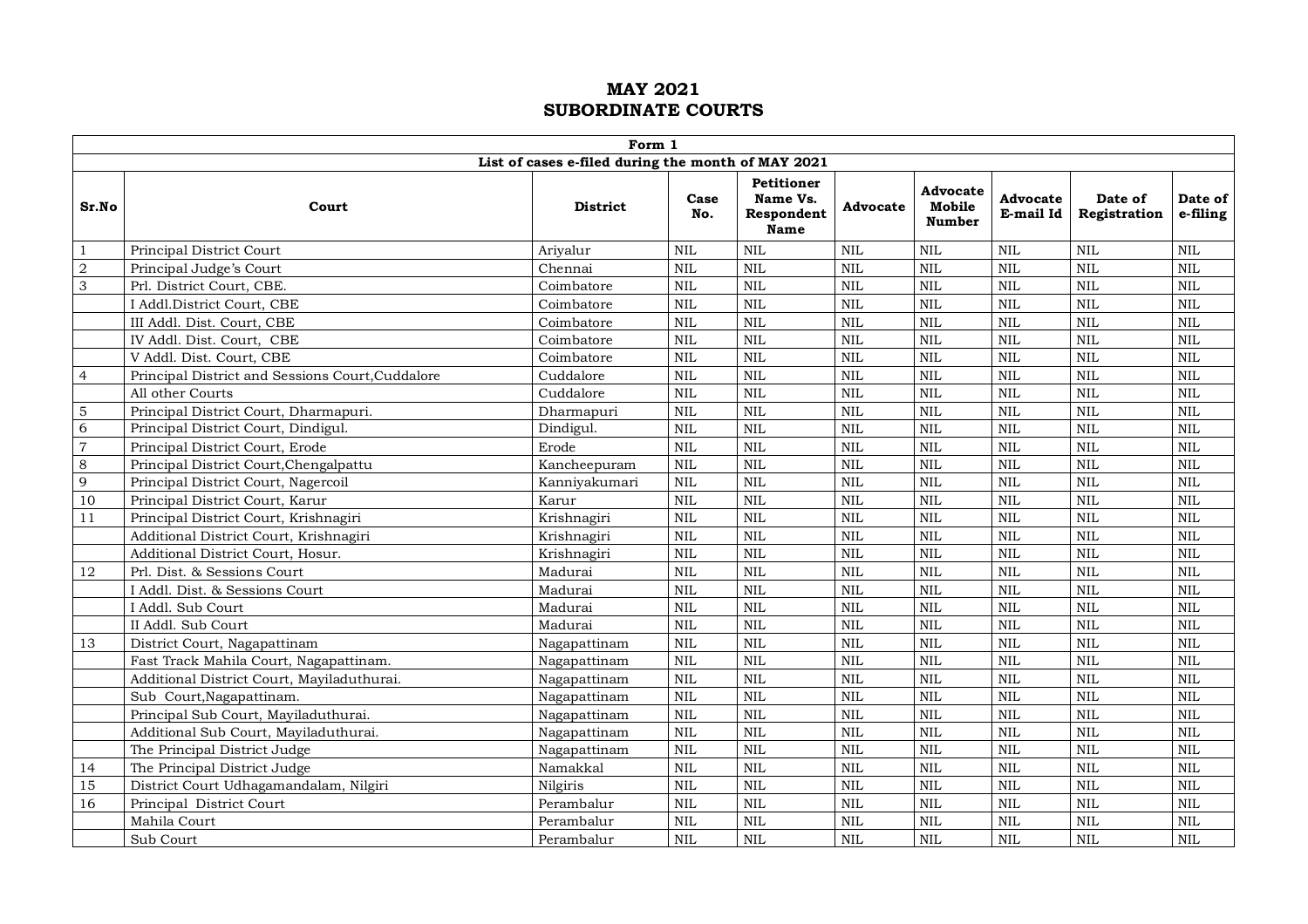|           | Form 1                                                       |                                                    |              |                                                     |            |                                     |                       |                         |                     |  |  |  |
|-----------|--------------------------------------------------------------|----------------------------------------------------|--------------|-----------------------------------------------------|------------|-------------------------------------|-----------------------|-------------------------|---------------------|--|--|--|
|           |                                                              | List of cases e-filed during the month of MAY 2021 |              |                                                     |            |                                     |                       |                         |                     |  |  |  |
| Sr.No     | Court                                                        | <b>District</b>                                    | Case<br>No.  | <b>Petitioner</b><br>Name Vs.<br>Respondent<br>Name | Advocate   | Advocate<br>Mobile<br><b>Number</b> | Advocate<br>E-mail Id | Date of<br>Registration | Date of<br>e-filing |  |  |  |
| 17        | The Principal District Court                                 | Pudukkottai                                        | $\mbox{NIL}$ | <b>NIL</b>                                          | <b>NIL</b> | <b>NIL</b>                          | $\mbox{NIL}$          | $\mbox{NIL}$            | $\mbox{NIL}$        |  |  |  |
| 18        | Principal District Court                                     | Ramanathapuram                                     | NIL          | <b>NIL</b>                                          | <b>NIL</b> | <b>NIL</b>                          | $\mbox{NIL}$          | $\mbox{NIL}$            | $\mbox{NIL}$        |  |  |  |
| 19        | Principal District Court, Salem                              | Salem                                              | <b>NIL</b>   | <b>NIL</b>                                          | <b>NIL</b> | <b>NIL</b>                          | $\mbox{NIL}$          | $\mbox{NIL}$            | <b>NIL</b>          |  |  |  |
| $20\,$    | Principal District and Sessions Court                        | Sivaganga                                          | <b>NIL</b>   | <b>NIL</b>                                          | <b>NIL</b> | <b>NIL</b>                          | <b>NIL</b>            | $\rm NIL$               | <b>NIL</b>          |  |  |  |
| 21        | Prl. District Court, Thanjavur                               | Thanajvur                                          | <b>NIL</b>   | <b>NIL</b>                                          | <b>NIL</b> | <b>NIL</b>                          | <b>NIL</b>            | <b>NIL</b>              | <b>NIL</b>          |  |  |  |
|           | III Additional District Judge, Pattukkottai.                 | Thanajvur                                          | <b>NIL</b>   | <b>NIL</b>                                          | <b>NIL</b> | <b>NIL</b>                          | $\mbox{NIL}$          | $\rm NIL$               | $\text{NIL}$        |  |  |  |
| $\bf{22}$ | Principal District Court, Theni                              | Theni                                              | <b>NIL</b>   | <b>NIL</b>                                          | <b>NIL</b> | <b>NIL</b>                          | $\mbox{NIL}$          | $\mbox{NIL}$            | $\mbox{NIL}$        |  |  |  |
| 23        | Principal District Court, Thoothukudi                        | Thoothukudi                                        | $\mbox{NIL}$ | <b>NIL</b>                                          | <b>NIL</b> | <b>NIL</b>                          | <b>NIL</b>            | $\mbox{NIL}$            | $\mbox{NIL}$        |  |  |  |
| 24        | Principal District Court                                     | Tiruchirappalli                                    | $\mbox{NIL}$ | $\mbox{NIL}$                                        | <b>NIL</b> | <b>NIL</b>                          | $\mbox{NIL}$          | $\rm NIL$               | $\mbox{NIL}$        |  |  |  |
| 25        | Principal District Court                                     | Tirunelveli                                        | <b>NIL</b>   | <b>NIL</b>                                          | <b>NIL</b> | <b>NIL</b>                          | $\mbox{NIL}$          | $\mbox{NIL}$            | $\text{NIL}$        |  |  |  |
| 26        | Principal District Court, Tiruppur                           | Tiruppur                                           | NIL          | <b>NIL</b>                                          | <b>NIL</b> | <b>NIL</b>                          | <b>NIL</b>            | $\mbox{NIL}$            | $\mbox{NIL}$        |  |  |  |
|           | I Additional District Court, Tiruppur                        | Tiruppur                                           | <b>NIL</b>   | <b>NIL</b>                                          | <b>NIL</b> | <b>NIL</b>                          | <b>NIL</b>            | NIL                     | $\mbox{NIL}$        |  |  |  |
|           | II Additional District Court, Tiruppur                       | Tiruppur                                           | $\mbox{NIL}$ | $\mbox{NIL}$                                        | <b>NIL</b> | <b>NIL</b>                          | $\mbox{NIL}$          | $\mbox{NIL}$            | $\mbox{NIL}$        |  |  |  |
|           | Principal Sub Court, Tiruppur                                | Tiruppur                                           | <b>NIL</b>   | <b>NIL</b>                                          | <b>NIL</b> | <b>NIL</b>                          | $\mbox{NIL}$          | $\mbox{NIL}$            | $\mbox{NIL}$        |  |  |  |
|           | Additional Sub Court, Tiruppur                               | Tiruppur                                           | $\mbox{NIL}$ | <b>NIL</b>                                          | <b>NIL</b> | <b>NIL</b>                          | <b>NIL</b>            | $\mbox{NIL}$            | $\mbox{NIL}$        |  |  |  |
|           | Sub Court, Udumalpet                                         | Tiruppur                                           | $\mbox{NIL}$ | $\mbox{NIL}$                                        | <b>NIL</b> | <b>NIL</b>                          | $\mbox{NIL}$          | $\mbox{NIL}$            | $\mbox{NIL}$        |  |  |  |
|           | Sub Court, Avinashi                                          | Tiruppur                                           | $\mbox{NIL}$ | $\mbox{NIL}$                                        | <b>NIL</b> | <b>NIL</b>                          | $\mbox{NIL}$          | $\rm NIL$               | <b>NIL</b>          |  |  |  |
| 27        | Principal District Court, Tiruvallur                         | Tiruvallur                                         | <b>NIL</b>   | <b>NIL</b>                                          | <b>NIL</b> | <b>NIL</b>                          | <b>NIL</b>            | NIL                     | <b>NIL</b>          |  |  |  |
|           | The I Additional District and Sessions Court, Tiruvallur.    | Tiruvallur                                         | <b>NIL</b>   | <b>NIL</b>                                          | <b>NIL</b> | <b>NIL</b>                          | <b>NIL</b>            | <b>NIL</b>              | <b>NIL</b>          |  |  |  |
|           | The II Additional District and Sessions Court, Poonamallee.  | Tiruvallur                                         | <b>NIL</b>   | <b>NIL</b>                                          | <b>NIL</b> | <b>NIL</b>                          | $\mbox{NIL}$          | $\mbox{NIL}$            | $\mbox{NIL}$        |  |  |  |
|           | The III Additional District and Sessions Court, Poonamallee. | Tiruvallur                                         | <b>NIL</b>   | <b>NIL</b>                                          | <b>NIL</b> | <b>NIL</b>                          | $\mbox{NIL}$          | NIL                     | $\text{NIL}$        |  |  |  |
|           | The IV Additional District and Sessions Court, Ponneri.      | Tiruvallur                                         | <b>NIL</b>   | <b>NIL</b>                                          | <b>NIL</b> | <b>NIL</b>                          | <b>NIL</b>            | $\rm NIL$               | $\mbox{NIL}$        |  |  |  |
|           | The Sub Court, Tiruvallur.                                   | Tiruvallur                                         | $\mbox{NIL}$ | $\mbox{NIL}$                                        | <b>NIL</b> | <b>NIL</b>                          | <b>NIL</b>            | $\mbox{NIL}$            | $\text{NIL}$        |  |  |  |
|           | The Sub Court, Poonamallee.                                  | Tiruvallur                                         | $\mbox{NIL}$ | $\mbox{NIL}$                                        | <b>NIL</b> | <b>NIL</b>                          | $\mbox{NIL}$          | $\mbox{NIL}$            | $\mbox{NIL}$        |  |  |  |
|           | The Sub Court, Tiruttani.                                    | Tiruvallur                                         | <b>NIL</b>   | <b>NIL</b>                                          | <b>NIL</b> | <b>NIL</b>                          | $\mbox{NIL}$          | <b>NIL</b>              | <b>NIL</b>          |  |  |  |
| 28        | Principal District Court, Tiruvannamalai                     | Tiruvannamalai                                     | <b>NIL</b>   | <b>NIL</b>                                          | <b>NIL</b> | <b>NIL</b>                          | <b>NIL</b>            | <b>NIL</b>              | $\mbox{NIL}$        |  |  |  |
| 29        | Principal District Court                                     | Tiruvarur                                          | <b>NIL</b>   | <b>NIL</b>                                          | <b>NIL</b> | <b>NIL</b>                          | <b>NIL</b>            | NIL                     | $\text{NIL}$        |  |  |  |
| 30        | Principal District Court, Vellore                            | Vellore                                            | $\mbox{NIL}$ | $\mbox{NIL}$                                        | <b>NIL</b> | <b>NIL</b>                          | $\mbox{NIL}$          | $\mbox{NIL}$            | $\mbox{NIL}$        |  |  |  |
|           | II Additional District Court, Ranipet                        | Vellore                                            | <b>NIL</b>   | <b>NIL</b>                                          | <b>NIL</b> | <b>NIL</b>                          | <b>NIL</b>            | $\mbox{NIL}$            | <b>NIL</b>          |  |  |  |
| 31        | Principal District Court, Villupuram                         | Villupuram                                         | $\mbox{NIL}$ | <b>NIL</b>                                          | <b>NIL</b> | <b>NIL</b>                          | <b>NIL</b>            | $\mbox{NIL}$            | $\mbox{NIL}$        |  |  |  |
| 32        | Principal District Court, Srivillliputtur                    | Virudhunagar                                       | $\mbox{NIL}$ | <b>NIL</b>                                          | <b>NIL</b> | <b>NIL</b>                          | $\mbox{NIL}$          | $\mbox{NIL}$            | $\mbox{NIL}$        |  |  |  |
|           | Sub Court, Sivakasi                                          | Virudhunagar                                       | $\mbox{NIL}$ | $\mbox{NIL}$                                        | <b>NIL</b> | <b>NIL</b>                          | $\mbox{NIL}$          | $\mbox{NIL}$            | $\mbox{NIL}$        |  |  |  |
| 33        | PRINCIPAL DISTRICT JUDGE, PUDUCHERRY                         | Puducherry                                         | <b>NIL</b>   | <b>NIL</b>                                          | <b>NIL</b> | <b>NIL</b>                          | $\mbox{NIL}$          | $\mbox{NIL}$            | <b>NIL</b>          |  |  |  |
|           | DISTRICT JUDGE, KARAIKAL                                     | Puducherry                                         | <b>NIL</b>   | <b>NIL</b>                                          | <b>NIL</b> | <b>NIL</b>                          | <b>NIL</b>            | <b>NIL</b>              | <b>NIL</b>          |  |  |  |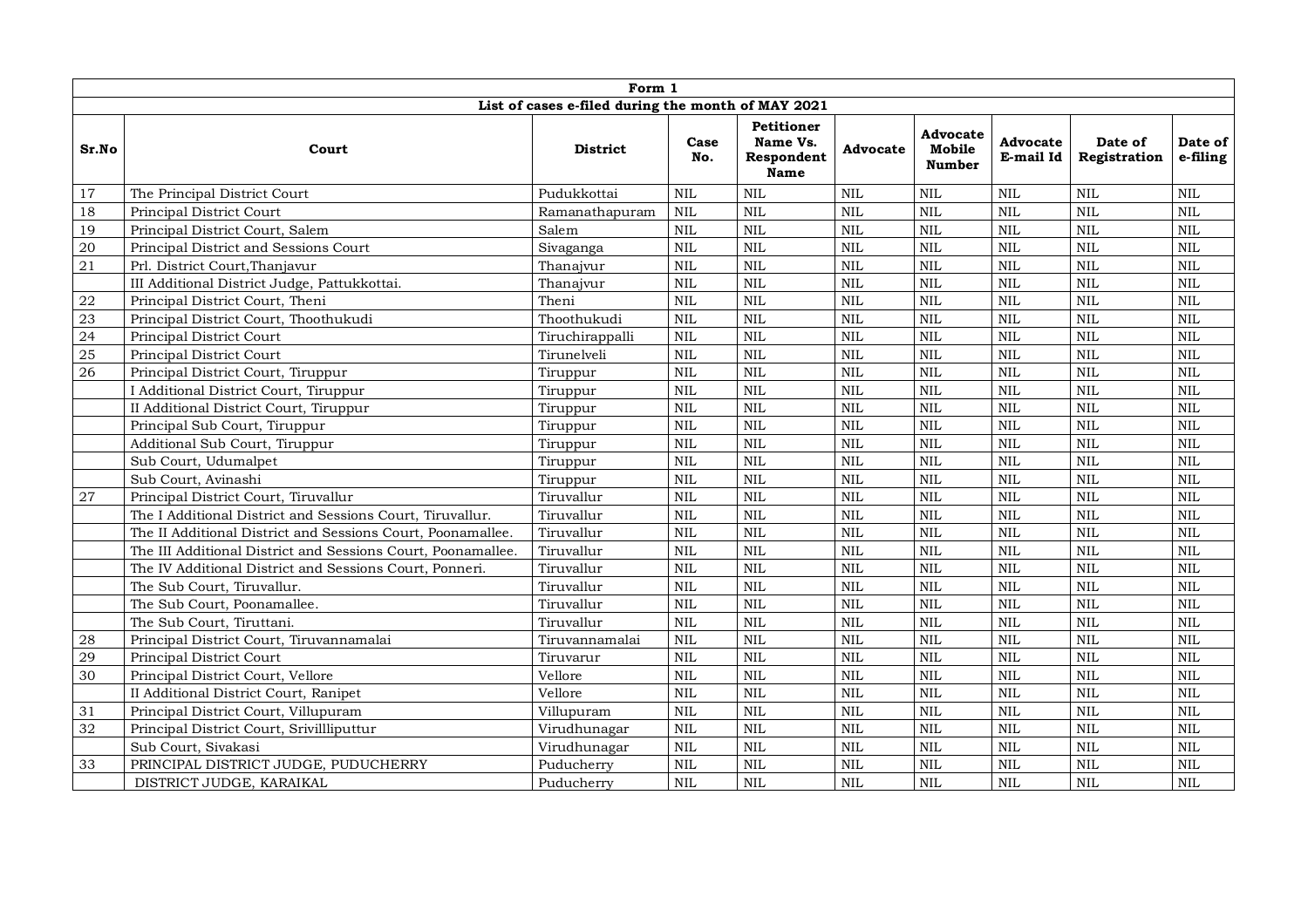|                |                                                                                      | Form 2          |             |                                                     |              |                         |                                               |
|----------------|--------------------------------------------------------------------------------------|-----------------|-------------|-----------------------------------------------------|--------------|-------------------------|-----------------------------------------------|
|                | List of cases in which e-payment of Court fees was made during the month of MAY 2021 |                 |             |                                                     |              |                         |                                               |
| Sr.No          | Court                                                                                | <b>District</b> | Case<br>No. | <b>Petitioner</b><br>Name Vs.<br>Respondent<br>Name | Advocate     | Date of<br>Registration | Date of e-<br>payment of<br><b>Court Fees</b> |
| $\mathbf{1}$   | Principal District Court                                                             | Ariyalur        | <b>NIL</b>  | <b>NIL</b>                                          | <b>NIL</b>   | <b>NIL</b>              | <b>NIL</b>                                    |
| $\overline{2}$ | Principal Judge's Court                                                              | Chennai         | <b>NIL</b>  | <b>NIL</b>                                          | $\mbox{NIL}$ | <b>NIL</b>              | <b>NIL</b>                                    |
| 3              | Prl. District Court, CBE.                                                            | Coimbatore      | <b>NIL</b>  | <b>NIL</b>                                          | <b>NIL</b>   | <b>NIL</b>              | <b>NIL</b>                                    |
|                | I Addl.District Court, CBE                                                           | Coimbatore      | <b>NIL</b>  | $\mbox{NIL}$                                        | <b>NIL</b>   | NIL                     | <b>NIL</b>                                    |
|                | III Addl. Dist. Court, CBE                                                           | Coimbatore      | <b>NIL</b>  | <b>NIL</b>                                          | $\mbox{NIL}$ | NIL                     | <b>NIL</b>                                    |
|                | IV Addl. Dist. Court, CBE                                                            | Coimbatore      | <b>NIL</b>  | <b>NIL</b>                                          | <b>NIL</b>   | <b>NIL</b>              | <b>NIL</b>                                    |
|                | V Addl. Dist. Court, CBE                                                             | Coimbatore      | <b>NIL</b>  | <b>NIL</b>                                          | <b>NIL</b>   | NIL                     | <b>NIL</b>                                    |
| $\overline{4}$ | Principal District and Sessions Court, Cuddalore                                     | Cuddalore       | <b>NIL</b>  | <b>NIL</b>                                          | $\mbox{NIL}$ | <b>NIL</b>              | $\mbox{NIL}$                                  |
|                | All other Courts                                                                     | Cuddalore       | <b>NIL</b>  | <b>NIL</b>                                          | <b>NIL</b>   | NIL                     | $\mbox{NIL}$                                  |
| $\sqrt{5}$     | Principal District Court, Dharmapuri.                                                | Dharmapuri      | <b>NIL</b>  | <b>NIL</b>                                          | $\mbox{NIL}$ | NIL                     | <b>NIL</b>                                    |
| 6              | Principal District Court, Dindigul.                                                  | Dindigul.       | <b>NIL</b>  | <b>NIL</b>                                          | $\mbox{NIL}$ | <b>NIL</b>              | <b>NIL</b>                                    |
| $\overline{7}$ | Principal District Court, Erode                                                      | Erode           | <b>NIL</b>  | <b>NIL</b>                                          | <b>NIL</b>   | <b>NIL</b>              | <b>NIL</b>                                    |
| 8              | Principal District Court, Chengalpattu                                               | Kancheepuram    | <b>NIL</b>  | <b>NIL</b>                                          | <b>NIL</b>   | <b>NIL</b>              | $\mbox{NIL}$                                  |
| 9              | Principal District Court, Nagercoil                                                  | Kanniyakumari   | <b>NIL</b>  | <b>NIL</b>                                          | $\mbox{NIL}$ | NIL                     | $\mbox{NIL}$                                  |
| 10             | Principal District Court, Karur                                                      | Karur           | <b>NIL</b>  | <b>NIL</b>                                          | <b>NIL</b>   | <b>NIL</b>              | $\mbox{NIL}$                                  |
| $1\,1$         | Principal District Court, Krishnagiri                                                | Krishnagiri     | <b>NIL</b>  | <b>NIL</b>                                          | $\mbox{NIL}$ | <b>NIL</b>              | <b>NIL</b>                                    |
|                | Additional District Court, Krishnagiri                                               | Krishnagiri     | <b>NIL</b>  | <b>NIL</b>                                          | <b>NIL</b>   | <b>NIL</b>              | <b>NIL</b>                                    |
|                | Additional District Court, Hosur.                                                    | Krishnagiri     | <b>NIL</b>  | <b>NIL</b>                                          | <b>NIL</b>   | <b>NIL</b>              | <b>NIL</b>                                    |
| 12             | Prl. Dist. & Sessions Court                                                          | Madurai         | <b>NIL</b>  | <b>NIL</b>                                          | <b>NIL</b>   | <b>NIL</b>              | <b>NIL</b>                                    |
|                | I Addl. Dist. & Sessions Court                                                       | Madurai         | <b>NIL</b>  | <b>NIL</b>                                          | <b>NIL</b>   | <b>NIL</b>              | <b>NIL</b>                                    |
|                | I Addl. Sub Court                                                                    | Madurai         | <b>NIL</b>  | <b>NIL</b>                                          | $\mbox{NIL}$ | $\mbox{NIL}$            | $\mbox{NIL}$                                  |
|                | II Addl. Sub Court                                                                   | Madurai         | <b>NIL</b>  | $\mbox{NIL}$                                        | $\mbox{NIL}$ | NIL                     | $\mbox{NIL}$                                  |
| 13             | District Court, Nagapattinam                                                         | Nagapattinam    | <b>NIL</b>  | <b>NIL</b>                                          | <b>NIL</b>   | $\overline{\text{NIL}}$ | <b>NIL</b>                                    |
|                | Fast Track Mahila Court, Nagapattinam.                                               | Nagapattinam    | <b>NIL</b>  | <b>NIL</b>                                          | <b>NIL</b>   | <b>NIL</b>              | <b>NIL</b>                                    |
|                | Additional District Court, Mayiladuthurai.                                           | Nagapattinam    | <b>NIL</b>  | <b>NIL</b>                                          | $\text{NIL}$ | <b>NIL</b>              | <b>NIL</b>                                    |
|                | Sub Court, Nagapattinam.                                                             | Nagapattinam    | <b>NIL</b>  | <b>NIL</b>                                          | <b>NIL</b>   | <b>NIL</b>              | NIL                                           |
|                | Principal Sub Court, Mayiladuthurai.                                                 | Nagapattinam    | <b>NIL</b>  | <b>NIL</b>                                          | <b>NIL</b>   | NIL                     | <b>NIL</b>                                    |
|                | Additional Sub Court, Mayiladuthurai.                                                | Nagapattinam    | <b>NIL</b>  | <b>NIL</b>                                          | <b>NIL</b>   | <b>NIL</b>              | <b>NIL</b>                                    |
|                | The Principal District Judge                                                         | Nagapattinam    | <b>NIL</b>  | <b>NIL</b>                                          | $\mbox{NIL}$ | <b>NIL</b>              | <b>NIL</b>                                    |
| 14             | The Principal District Judge                                                         | Namakkal        | <b>NIL</b>  | <b>NIL</b>                                          | <b>NIL</b>   | <b>NIL</b>              | <b>NIL</b>                                    |
| 15             | District Court Udhagamandalam, Nilgiri                                               | Nilgiris        | <b>NIL</b>  | <b>NIL</b>                                          | <b>NIL</b>   | NIL                     | <b>NIL</b>                                    |
| 16             | Principal District Court                                                             | Perambalur      | <b>NIL</b>  | <b>NIL</b>                                          | <b>NIL</b>   | <b>NIL</b>              | <b>NIL</b>                                    |
|                | Mahila Court                                                                         | Perambalur      | <b>NIL</b>  | <b>NIL</b>                                          | <b>NIL</b>   | <b>NIL</b>              | <b>NIL</b>                                    |
|                | Sub Court                                                                            | Perambalur      | <b>NIL</b>  | <b>NIL</b>                                          | <b>NIL</b>   | <b>NIL</b>              | <b>NIL</b>                                    |
| 17             | The Principal District Court                                                         | Pudukkottai     | <b>NIL</b>  | <b>NIL</b>                                          | $\mbox{NIL}$ | NIL                     | <b>NIL</b>                                    |
| 18             | Principal District Court                                                             | Ramanathapuram  | <b>NIL</b>  | <b>NIL</b>                                          | <b>NIL</b>   | <b>NIL</b>              | <b>NIL</b>                                    |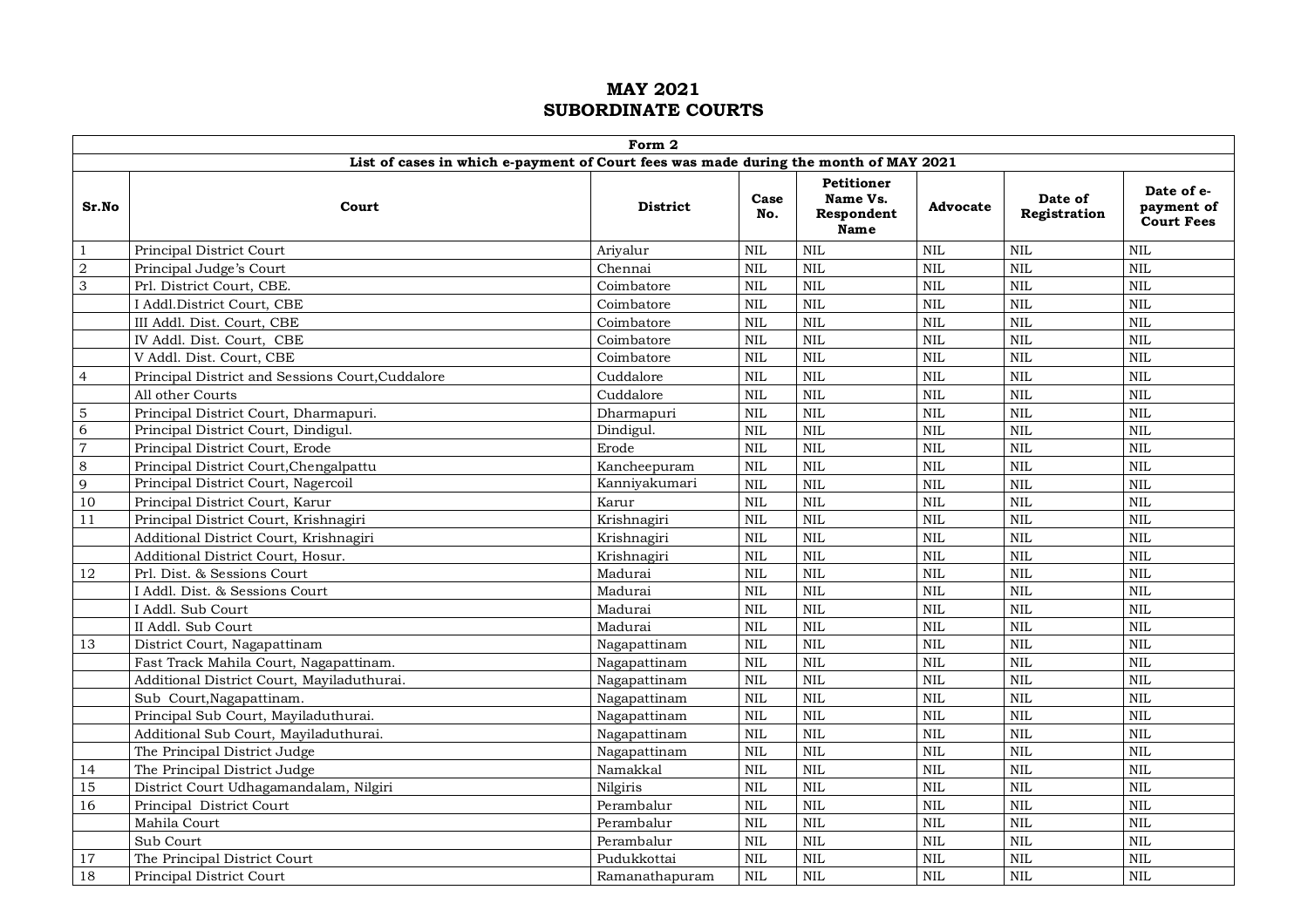|            |                                                                                      | Form 2          |              |                                                     |                 |                         |                                               |
|------------|--------------------------------------------------------------------------------------|-----------------|--------------|-----------------------------------------------------|-----------------|-------------------------|-----------------------------------------------|
|            | List of cases in which e-payment of Court fees was made during the month of MAY 2021 |                 |              |                                                     |                 |                         |                                               |
| Sr.No      | Court                                                                                | <b>District</b> | Case<br>No.  | <b>Petitioner</b><br>Name Vs.<br>Respondent<br>Name | <b>Advocate</b> | Date of<br>Registration | Date of e-<br>payment of<br><b>Court Fees</b> |
| 19         | Principal District Court, Salem                                                      | Salem           | <b>NIL</b>   | <b>NIL</b>                                          | <b>NIL</b>      | <b>NIL</b>              | <b>NIL</b>                                    |
| 20         | Principal District and Sessions Court                                                | Sivaganga       | <b>NIL</b>   | <b>NIL</b>                                          | <b>NIL</b>      | $\text{NIL}$            | <b>NIL</b>                                    |
| 21         | Prl. District Court, Thanjavur                                                       | Thanajvur       | <b>NIL</b>   | <b>NIL</b>                                          | <b>NIL</b>      | $\text{NIL}$            | <b>NIL</b>                                    |
|            | III Additional District Judge, Pattukkottai.                                         | Thanajvur       | <b>NIL</b>   | <b>NIL</b>                                          | $\mbox{NIL}$    | NIL                     | <b>NIL</b>                                    |
| ${\bf 22}$ | Principal District Court, Theni                                                      | Theni           | <b>NIL</b>   | <b>NIL</b>                                          | $\mbox{NIL}$    | <b>NIL</b>              | $\text{NIL}$                                  |
| 23         | Principal District Court, Thoothukudi                                                | Thoothukudi     | <b>NIL</b>   | <b>NIL</b>                                          | $\mbox{NIL}$    | NIL                     | <b>NIL</b>                                    |
| 24         | Principal District Court                                                             | Tiruchirappalli | <b>NIL</b>   | <b>NIL</b>                                          | <b>NIL</b>      | NIL                     | <b>NIL</b>                                    |
| 25         | Principal District Court                                                             | Tirunelveli     | $\mbox{NIL}$ | <b>NIL</b>                                          | $\mbox{NIL}$    | NIL                     | <b>NIL</b>                                    |
| 26         | Principal District Court, Tiruppur                                                   | Tiruppur        | <b>NIL</b>   | <b>NIL</b>                                          | $\mbox{NIL}$    | $\text{NIL}$            | <b>NIL</b>                                    |
|            | I Additional District Court, Tiruppur                                                | Tiruppur        | <b>NIL</b>   | <b>NIL</b>                                          | <b>NIL</b>      | $\text{NIL}$            | <b>NIL</b>                                    |
|            | II Additional District Court, Tiruppur                                               | Tiruppur        | <b>NIL</b>   | <b>NIL</b>                                          | <b>NIL</b>      | <b>NIL</b>              | <b>NIL</b>                                    |
|            | Principal Sub Court, Tiruppur                                                        | Tiruppur        | <b>NIL</b>   | <b>NIL</b>                                          | <b>NIL</b>      | <b>NIL</b>              | <b>NIL</b>                                    |
|            | Additional Sub Court, Tiruppur                                                       | Tiruppur        | <b>NIL</b>   | <b>NIL</b>                                          | $\mbox{NIL}$    | $\mbox{NIL}$            | <b>NIL</b>                                    |
|            | Sub Court, Udumalpet                                                                 | Tiruppur        | <b>NIL</b>   | <b>NIL</b>                                          | $\mbox{NIL}$    | <b>NIL</b>              | <b>NIL</b>                                    |
|            | Sub Court, Avinashi                                                                  | Tiruppur        | NIL          | <b>NIL</b>                                          | <b>NIL</b>      | NIL                     | <b>NIL</b>                                    |
| 27         | Principal District Court, Tiruvallur                                                 | Tiruvallur      | <b>NIL</b>   | <b>NIL</b>                                          | <b>NIL</b>      | NIL                     | <b>NIL</b>                                    |
|            | The I Additional District and Sessions Court, Tiruvallur.                            | Tiruvallur      | <b>NIL</b>   | <b>NIL</b>                                          | <b>NIL</b>      | NIL                     | <b>NIL</b>                                    |
|            | The II Additional District and Sessions Court, Poonamallee.                          | Tiruvallur      | <b>NIL</b>   | <b>NIL</b>                                          | <b>NIL</b>      | <b>NIL</b>              | <b>NIL</b>                                    |
|            | The III Additional District and Sessions Court, Poonamallee.                         | Tiruvallur      | <b>NIL</b>   | <b>NIL</b>                                          | <b>NIL</b>      | <b>NIL</b>              | <b>NIL</b>                                    |
|            | The IV Additional District and Sessions Court, Ponneri.                              | Tiruvallur      | <b>NIL</b>   | <b>NIL</b>                                          | <b>NIL</b>      | <b>NIL</b>              | <b>NIL</b>                                    |
|            | The Sub Court, Tiruvallur.                                                           | Tiruvallur      | <b>NIL</b>   | <b>NIL</b>                                          | <b>NIL</b>      | <b>NIL</b>              | <b>NIL</b>                                    |
|            | The Sub Court, Poonamallee.                                                          | Tiruvallur      | <b>NIL</b>   | <b>NIL</b>                                          | <b>NIL</b>      | <b>NIL</b>              | <b>NIL</b>                                    |
|            | The Sub Court, Tiruttani.                                                            | Tiruvallur      | <b>NIL</b>   | <b>NIL</b>                                          | <b>NIL</b>      | NIL                     | <b>NIL</b>                                    |
| 28         | Principal District Court, Tiruvannamalai                                             | Tiruvannamalai  | <b>NIL</b>   | <b>NIL</b>                                          | $\mbox{NIL}$    | NIL                     | <b>NIL</b>                                    |
| 29         | Principal District Court                                                             | Tiruvarur       | <b>NIL</b>   | <b>NIL</b>                                          | <b>NIL</b>      | <b>NIL</b>              | <b>NIL</b>                                    |
| 30         | Principal District Court, Vellore                                                    | Vellore         | <b>NIL</b>   | <b>NIL</b>                                          | <b>NIL</b>      | <b>NIL</b>              | <b>NIL</b>                                    |
|            | II Additional District Court, Ranipet                                                | Vellore         | <b>NIL</b>   | NIL                                                 | <b>NIL</b>      | <b>NIL</b>              | <b>NIL</b>                                    |
| 31         | Principal District Court, Villupuram                                                 | Villupuram      | <b>NIL</b>   | <b>NIL</b>                                          | $\mbox{NIL}$    | NIL                     | <b>NIL</b>                                    |
| 32         | Principal District Court, Srivillliputtur                                            | Virudhunagar    | $\mbox{NIL}$ | <b>NIL</b>                                          | $\mbox{NIL}$    | <b>NIL</b>              | <b>NIL</b>                                    |
|            | Sub Court, Sivakasi                                                                  | Virudhunagar    | $\mbox{NIL}$ | <b>NIL</b>                                          | <b>NIL</b>      | $\text{NIL}$            | <b>NIL</b>                                    |
| 33         | PRINCIPAL DISTRICT JUDGE, PUDUCHERRY                                                 | Puducherry      | <b>NIL</b>   | <b>NIL</b>                                          | <b>NIL</b>      | NIL                     | <b>NIL</b>                                    |
|            | DISTRICT JUDGE, KARAIKAL                                                             | Puducherry      | <b>NIL</b>   | <b>NIL</b>                                          | <b>NIL</b>      | <b>NIL</b>              | <b>NIL</b>                                    |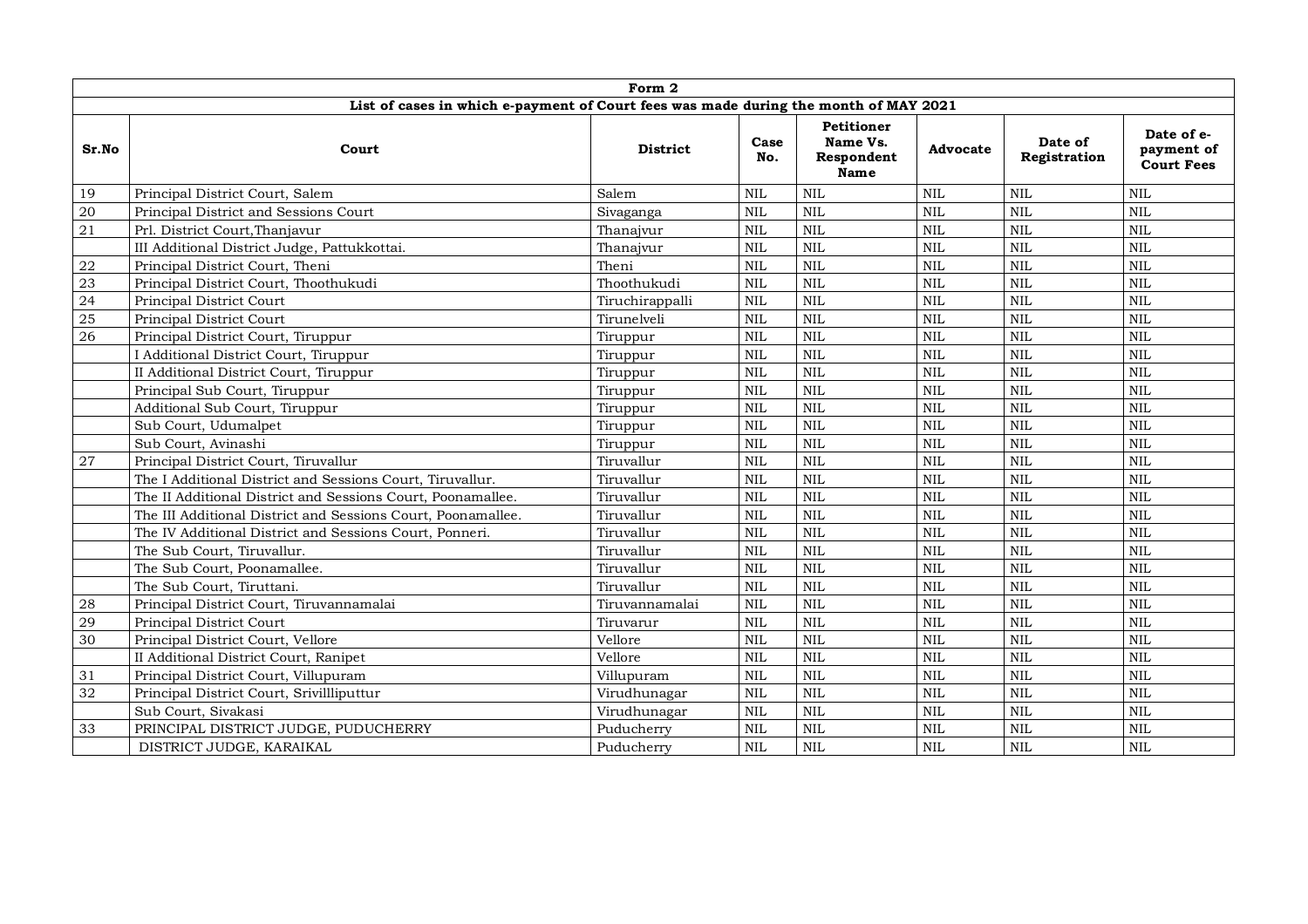|                |                                                                                                   | Form 3          |              |                                                            |              |                         |                                                 |
|----------------|---------------------------------------------------------------------------------------------------|-----------------|--------------|------------------------------------------------------------|--------------|-------------------------|-------------------------------------------------|
|                | List of cases in which Electronic Service of Process has taken place during the month of MAY 2021 |                 |              |                                                            |              |                         |                                                 |
| Sr.No          | Court                                                                                             | <b>District</b> | Case<br>No.  | <b>Petitioner</b><br>Name Vs.<br>Respondent<br><b>Name</b> | Advocate     | Date of<br>Registration | Date of Electronic<br><b>Service of Process</b> |
| $\mathbf{1}$   | Principal District Court                                                                          | Arivalur        | $\rm NIL$    | <b>NIL</b>                                                 | <b>NIL</b>   | $\mbox{NIL}$            | <b>NIL</b>                                      |
| $\overline{2}$ | Principal Judge's Court                                                                           | Chennai         | $\mbox{NIL}$ | NIL                                                        | <b>NIL</b>   | $\mbox{NIL}$            | <b>NIL</b>                                      |
| 3              | Prl. District Court, CBE.                                                                         | Coimbatore      | $\rm NIL$    | NIL                                                        | <b>NIL</b>   | <b>NIL</b>              | <b>NIL</b>                                      |
|                | I Addl.District Court, CBE                                                                        | Coimbatore      | $\rm NIL$    | NIL                                                        | <b>NIL</b>   | NIL                     | <b>NIL</b>                                      |
|                | III Addl. Dist. Court, CBE                                                                        | Coimbatore      | <b>NIL</b>   | <b>NIL</b>                                                 | <b>NIL</b>   | <b>NIL</b>              | <b>NIL</b>                                      |
|                | IV Addl. Dist. Court, CBE                                                                         | Coimbatore      | <b>NIL</b>   | NIL                                                        | <b>NIL</b>   | <b>NIL</b>              | <b>NIL</b>                                      |
|                | V Addl. Dist. Court, CBE                                                                          | Coimbatore      | $\mbox{NIL}$ | NIL                                                        | <b>NIL</b>   | $\mbox{NIL}$            | <b>NIL</b>                                      |
| $\overline{4}$ | Principal District and Sessions Court, Cuddalore                                                  | Cuddalore       | $\rm NIL$    | NIL                                                        | <b>NIL</b>   | $\mbox{NIL}$            | <b>NIL</b>                                      |
|                | All other Courts                                                                                  | Cuddalore       | <b>NIL</b>   | NIL                                                        | <b>NIL</b>   | <b>NIL</b>              | <b>NIL</b>                                      |
| 5              | Principal District Court, Dharmapuri.                                                             | Dharmapuri      | <b>NIL</b>   | <b>NIL</b>                                                 | <b>NIL</b>   | <b>NIL</b>              | <b>NIL</b>                                      |
| 6              | Principal District Court, Dindigul.                                                               | Dindigul.       | <b>NIL</b>   | <b>NIL</b>                                                 | <b>NIL</b>   | <b>NIL</b>              | <b>NIL</b>                                      |
| $\overline{7}$ | Principal District Court, Erode                                                                   | Erode           | $\mbox{NIL}$ | <b>NIL</b>                                                 | <b>NIL</b>   | <b>NIL</b>              | <b>NIL</b>                                      |
| 8              | Principal District Court, Chengalpattu                                                            | Kancheepuram    | $\mbox{NIL}$ | <b>NIL</b>                                                 | <b>NIL</b>   | <b>NIL</b>              | <b>NIL</b>                                      |
| 9              | Principal District Court, Nagercoil                                                               | Kanniyakumari   | $\mbox{NIL}$ | NIL                                                        | <b>NIL</b>   | <b>NIL</b>              | <b>NIL</b>                                      |
| 10             | Principal District Court, Karur                                                                   | Karur           | $\mbox{NIL}$ | <b>NIL</b>                                                 | <b>NIL</b>   | <b>NIL</b>              | <b>NIL</b>                                      |
| 11             | Principal District Court, Krishnagiri                                                             | Krishnagiri     | <b>NIL</b>   | <b>NIL</b>                                                 | <b>NIL</b>   | <b>NIL</b>              | <b>NIL</b>                                      |
|                | Additional District Court, Krishnagiri                                                            | Krishnagiri     | <b>NIL</b>   | <b>NIL</b>                                                 | <b>NIL</b>   | <b>NIL</b>              | <b>NIL</b>                                      |
|                | Additional District Court, Hosur.                                                                 | Krishnagiri     | <b>NIL</b>   | <b>NIL</b>                                                 | <b>NIL</b>   | <b>NIL</b>              | <b>NIL</b>                                      |
| 12             | Prl. Dist. & Sessions Court                                                                       | Madurai         | <b>NIL</b>   | NIL                                                        | <b>NIL</b>   | <b>NIL</b>              | <b>NIL</b>                                      |
|                | I Addl. Dist. & Sessions Court                                                                    | Madurai         | <b>NIL</b>   | <b>NIL</b>                                                 | <b>NIL</b>   | <b>NIL</b>              | <b>NIL</b>                                      |
|                | I Addl. Sub Court                                                                                 | Madurai         | <b>NIL</b>   | <b>NIL</b>                                                 | <b>NIL</b>   | <b>NIL</b>              | <b>NIL</b>                                      |
|                | II Addl. Sub Court                                                                                | Madurai         | <b>NIL</b>   | <b>NIL</b>                                                 | <b>NIL</b>   | <b>NIL</b>              | <b>NIL</b>                                      |
| 13             | District Court, Nagapattinam                                                                      | Nagapattinam    | <b>NIL</b>   | <b>NIL</b>                                                 | <b>NIL</b>   | <b>NIL</b>              | <b>NIL</b>                                      |
|                | Fast Track Mahila Court, Nagapattinam.                                                            | Nagapattinam    | $\text{NIL}$ | <b>NIL</b>                                                 | <b>NIL</b>   | <b>NIL</b>              | <b>NIL</b>                                      |
|                | Additional District Court, Mayiladuthurai.                                                        | Nagapattinam    | <b>NIL</b>   | <b>NIL</b>                                                 | <b>NIL</b>   | <b>NIL</b>              | <b>NIL</b>                                      |
|                | Sub Court, Nagapattinam.                                                                          | Nagapattinam    | <b>NIL</b>   | <b>NIL</b>                                                 | <b>NIL</b>   | <b>NIL</b>              | <b>NIL</b>                                      |
|                | Principal Sub Court, Mayiladuthurai.                                                              | Nagapattinam    | $\mbox{NIL}$ | <b>NIL</b>                                                 | <b>NIL</b>   | <b>NIL</b>              | <b>NIL</b>                                      |
|                | Additional Sub Court, Mayiladuthurai.                                                             | Nagapattinam    | $\mbox{NIL}$ | <b>NIL</b>                                                 | <b>NIL</b>   | <b>NIL</b>              | <b>NIL</b>                                      |
|                | The Principal District Judge                                                                      | Nagapattinam    | $\mbox{NIL}$ | <b>NIL</b>                                                 | <b>NIL</b>   | $\mbox{NIL}$            | <b>NIL</b>                                      |
| 14             | The Principal District Judge                                                                      | Namakkal        | $\mbox{NIL}$ | <b>NIL</b>                                                 | <b>NIL</b>   | <b>NIL</b>              | <b>NIL</b>                                      |
| 15             | District Court Udhagamandalam, Nilgiri                                                            | Nilgiris        | <b>NIL</b>   | <b>NIL</b>                                                 | <b>NIL</b>   | <b>NIL</b>              | <b>NIL</b>                                      |
| 16             | Principal District Court                                                                          | Perambalur      | <b>NIL</b>   | <b>NIL</b>                                                 | <b>NIL</b>   | <b>NIL</b>              | <b>NIL</b>                                      |
|                | Mahila Court                                                                                      | Perambalur      | $\rm NIL$    | <b>NIL</b>                                                 | <b>NIL</b>   | <b>NIL</b>              | <b>NIL</b>                                      |
|                | Sub Court                                                                                         | Perambalur      | <b>NIL</b>   | <b>NIL</b>                                                 | $\mbox{NIL}$ | <b>NIL</b>              | <b>NIL</b>                                      |
| 17             | The Principal District Court                                                                      | Pudukkottai     | $\mbox{NIL}$ | <b>NIL</b>                                                 | <b>NIL</b>   | $\mbox{NIL}$            | <b>NIL</b>                                      |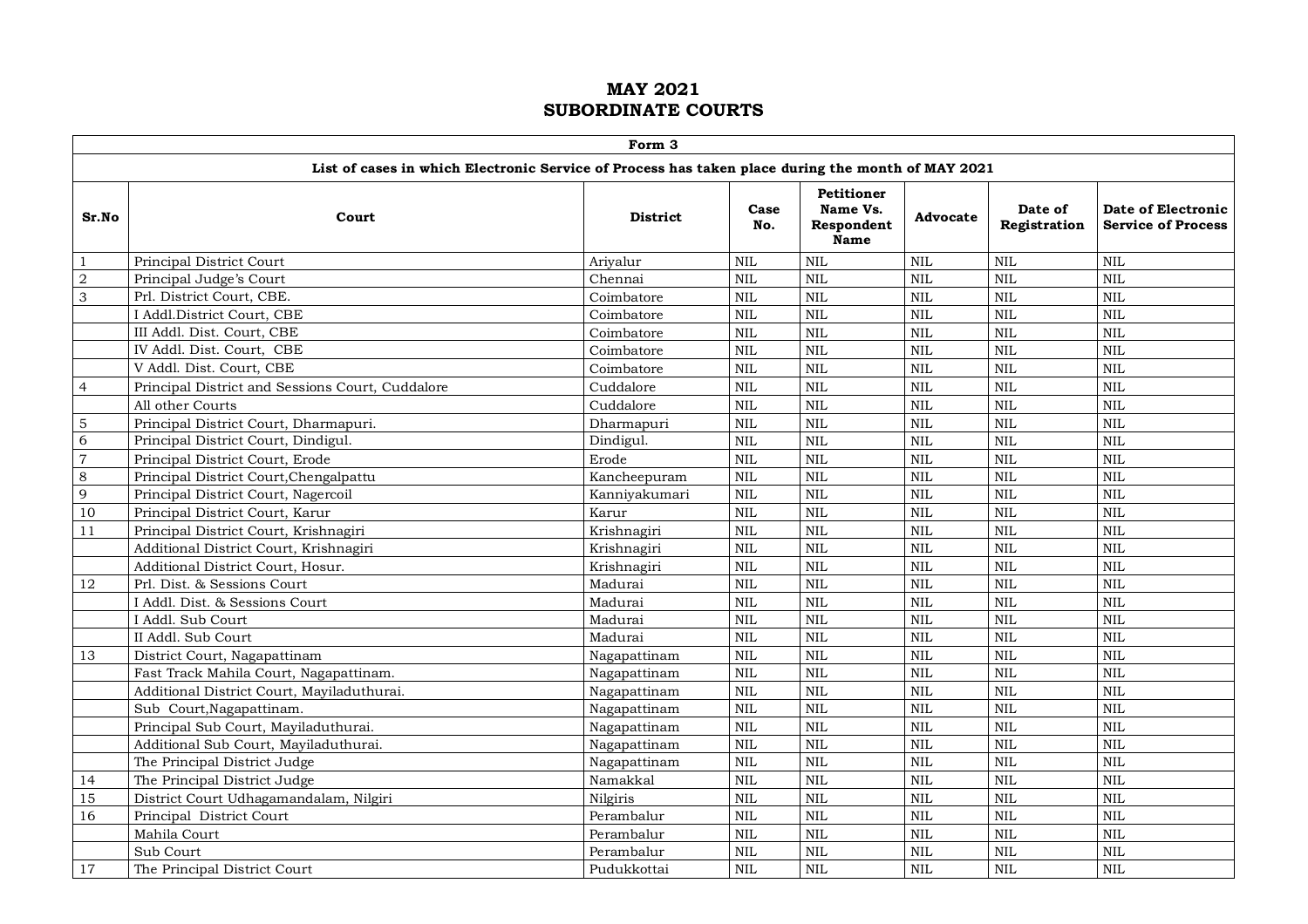|       |                                                                                                   | Form 3          |             |                                                     |                 |                         |                                                 |
|-------|---------------------------------------------------------------------------------------------------|-----------------|-------------|-----------------------------------------------------|-----------------|-------------------------|-------------------------------------------------|
|       | List of cases in which Electronic Service of Process has taken place during the month of MAY 2021 |                 |             |                                                     |                 |                         |                                                 |
| Sr.No | Court                                                                                             | <b>District</b> | Case<br>No. | <b>Petitioner</b><br>Name Vs.<br>Respondent<br>Name | <b>Advocate</b> | Date of<br>Registration | Date of Electronic<br><b>Service of Process</b> |
| 18    | Principal District Court                                                                          | Ramanathapuram  | <b>NIL</b>  | <b>NIL</b>                                          | $\mbox{NIL}$    | <b>NIL</b>              | <b>NIL</b>                                      |
| 19    | Principal District Court, Salem                                                                   | Salem           | <b>NIL</b>  | <b>NIL</b>                                          | <b>NIL</b>      | <b>NIL</b>              | <b>NIL</b>                                      |
| 20    | Principal District and Sessions Court                                                             | Sivaganga       | <b>NIL</b>  | <b>NIL</b>                                          | <b>NIL</b>      | <b>NIL</b>              | <b>NIL</b>                                      |
| 21    | Prl. District Court, Thanjavur                                                                    | Thanajvur       | <b>NIL</b>  | <b>NIL</b>                                          | $\mbox{NIL}$    | <b>NIL</b>              | <b>NIL</b>                                      |
|       | III Additional District Judge, Pattukkottai.                                                      | Thanajvur       | <b>NIL</b>  | <b>NIL</b>                                          | <b>NIL</b>      | <b>NIL</b>              | <b>NIL</b>                                      |
| 22    | Principal District Court, Theni                                                                   | Theni           | <b>NIL</b>  | <b>NIL</b>                                          | $\mbox{NIL}$    | <b>NIL</b>              | <b>NIL</b>                                      |
| 23    | Principal District Court, Thoothukudi                                                             | Thoothukudi     | <b>NIL</b>  | <b>NIL</b>                                          | $\text{NIL}$    | <b>NIL</b>              | <b>NIL</b>                                      |
| 24    | Principal District Court                                                                          | Tiruchirappalli | NIL         | <b>NIL</b>                                          | $\mbox{NIL}$    | <b>NIL</b>              | <b>NIL</b>                                      |
| 25    | Principal District Court                                                                          | Tirunelveli     | <b>NIL</b>  | <b>NIL</b>                                          | <b>NIL</b>      | <b>NIL</b>              | <b>NIL</b>                                      |
| 26    | Principal District Court, Tiruppur                                                                | Tiruppur        | NIL         | <b>NIL</b>                                          | <b>NIL</b>      | <b>NIL</b>              | NIL                                             |
|       | I Additional District Court, Tiruppur                                                             | Tiruppur        | <b>NIL</b>  | <b>NIL</b>                                          | <b>NIL</b>      | <b>NIL</b>              | <b>NIL</b>                                      |
|       | II Additional District Court, Tiruppur                                                            | Tiruppur        | <b>NIL</b>  | <b>NIL</b>                                          | $\mbox{NIL}$    | <b>NIL</b>              | NIL                                             |
|       | Principal Sub Court, Tiruppur                                                                     | Tiruppur        | <b>NIL</b>  | <b>NIL</b>                                          | <b>NIL</b>      | <b>NIL</b>              | <b>NIL</b>                                      |
|       | Additional Sub Court, Tiruppur                                                                    | Tiruppur        | <b>NIL</b>  | <b>NIL</b>                                          | <b>NIL</b>      | <b>NIL</b>              | <b>NIL</b>                                      |
|       | Sub Court, Udumalpet                                                                              | Tiruppur        | <b>NIL</b>  | <b>NIL</b>                                          | NIL             | NIL                     | NIL                                             |
|       | Sub Court, Avinashi                                                                               | Tiruppur        | <b>NIL</b>  | <b>NIL</b>                                          | $\mbox{NIL}$    | NIL                     | $\mbox{NIL}$                                    |
| 27    | Principal District Court, Tiruvallur                                                              | Tiruvallur      | <b>NIL</b>  | <b>NIL</b>                                          | <b>NIL</b>      | <b>NIL</b>              | <b>NIL</b>                                      |
|       | The I Additional District and Sessions Court, Tiruvallur.                                         | Tiruvallur      | <b>NIL</b>  | <b>NIL</b>                                          | <b>NIL</b>      | <b>NIL</b>              | <b>NIL</b>                                      |
|       | The II Additional District and Sessions Court, Poonamallee.                                       | Tiruvallur      | <b>NIL</b>  | <b>NIL</b>                                          | <b>NIL</b>      | <b>NIL</b>              | <b>NIL</b>                                      |
|       | The III Additional District and Sessions Court, Poonamallee.                                      | Tiruvallur      | <b>NIL</b>  | <b>NIL</b>                                          | <b>NIL</b>      | <b>NIL</b>              | <b>NIL</b>                                      |
|       | The IV Additional District and Sessions Court, Ponneri.                                           | Tiruvallur      | <b>NIL</b>  | <b>NIL</b>                                          | $\mbox{NIL}$    | <b>NIL</b>              | <b>NIL</b>                                      |
|       | The Sub Court, Tiruvallur.                                                                        | Tiruvallur      | <b>NIL</b>  | <b>NIL</b>                                          | $\mbox{NIL}$    | <b>NIL</b>              | NIL                                             |
|       | The Sub Court, Poonamallee.                                                                       | Tiruvallur      | <b>NIL</b>  | <b>NIL</b>                                          | <b>NIL</b>      | NIL                     | <b>NIL</b>                                      |
|       | The Sub Court, Tiruttani.                                                                         | Tiruvallur      | <b>NIL</b>  | <b>NIL</b>                                          | $\mbox{NIL}$    | <b>NIL</b>              | NIL                                             |
| 28    | Principal District Court, Tiruvannamalai                                                          | Tiruvannamalai  | <b>NIL</b>  | <b>NIL</b>                                          | <b>NIL</b>      | <b>NIL</b>              | $\mbox{NIL}$                                    |
| 29    | Principal District Court                                                                          | Tiruvarur       | <b>NIL</b>  | <b>NIL</b>                                          | <b>NIL</b>      | <b>NIL</b>              | <b>NIL</b>                                      |
| 30    | Principal District Court, Vellore                                                                 | Vellore         | <b>NIL</b>  | <b>NIL</b>                                          | <b>NIL</b>      | <b>NIL</b>              | <b>NIL</b>                                      |
|       | II Additional District Court, Ranipet                                                             | Vellore         | <b>NIL</b>  | <b>NIL</b>                                          | <b>NIL</b>      | <b>NIL</b>              | <b>NIL</b>                                      |
| 31    | Principal District Court, Villupuram                                                              | Villupuram      | <b>NIL</b>  | <b>NIL</b>                                          | $\mbox{NIL}$    | <b>NIL</b>              | NIL                                             |
| 32    | Principal District Court, Srivillliputtur                                                         | Virudhunagar    | <b>NIL</b>  | <b>NIL</b>                                          | $\mbox{NIL}$    | <b>NIL</b>              | $\mbox{NIL}$                                    |
|       | Sub Court, Sivakasi                                                                               | Virudhunagar    | <b>NIL</b>  | <b>NIL</b>                                          | <b>NIL</b>      | <b>NIL</b>              | NIL                                             |
| 33    | PRINCIPAL DISTRICT JUDGE, PUDUCHERRY                                                              | Puducherry      | <b>NIL</b>  | <b>NIL</b>                                          | <b>NIL</b>      | <b>NIL</b>              | <b>NIL</b>                                      |
|       | DISTRICT JUDGE, KARAIKAL                                                                          | Puducherry      | <b>NIL</b>  | <b>NIL</b>                                          | <b>NIL</b>      | <b>NIL</b>              | <b>NIL</b>                                      |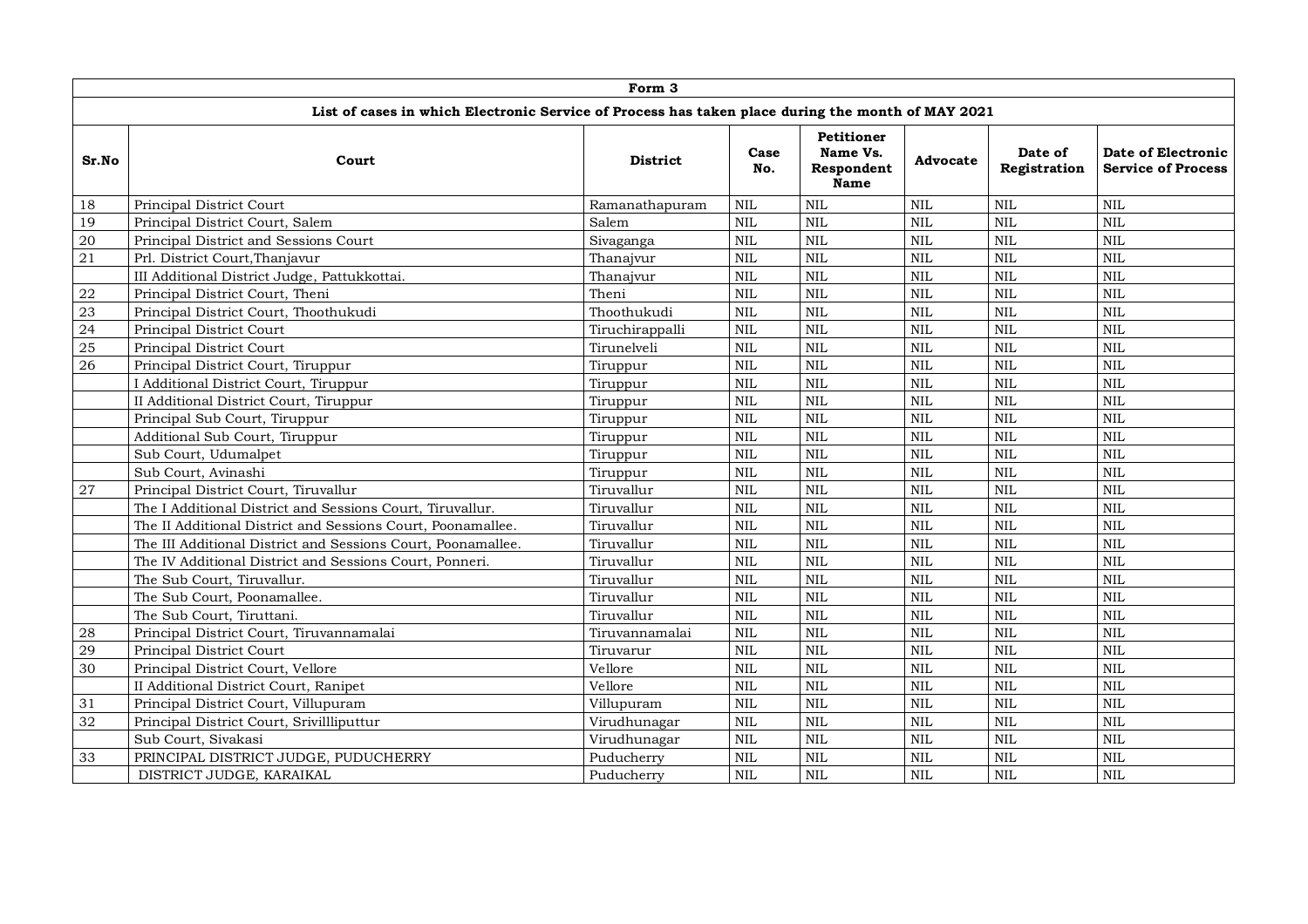|                |                                                  | Form 4                                                                     |                      |            |                  |                                                    |
|----------------|--------------------------------------------------|----------------------------------------------------------------------------|----------------------|------------|------------------|----------------------------------------------------|
|                |                                                  | List of total no. of cases randomly allocated during the month of MAY 2021 |                      |            |                  |                                                    |
| Sr.No          | Court                                            | <b>District</b>                                                            | Court<br><b>Name</b> | Court No.  | <b>Case Type</b> | Case Count (No.<br>of cases randomly<br>allocated) |
| -1             | Principal District Court                         | Ariyalur                                                                   | <b>NIL</b>           | <b>NIL</b> | <b>NIL</b>       | <b>NIL</b>                                         |
| $\sqrt{2}$     | Principal Judge's Court                          | Chennai                                                                    | <b>NIL</b>           | <b>NIL</b> | <b>NIL</b>       | <b>NIL</b>                                         |
| 3              | Prl. District Court, CBE.                        | Coimbatore                                                                 | <b>NIL</b>           | <b>NIL</b> | <b>NIL</b>       | <b>NIL</b>                                         |
|                | I Addl.District Court, CBE                       | Coimbatore                                                                 | <b>NIL</b>           | <b>NIL</b> | <b>NIL</b>       | <b>NIL</b>                                         |
|                | III Addl. Dist. Court, CBE                       | Coimbatore                                                                 | <b>NIL</b>           | <b>NIL</b> | <b>NIL</b>       | <b>NIL</b>                                         |
|                | IV Addl. Dist. Court, CBE                        | Coimbatore                                                                 | <b>NIL</b>           | <b>NIL</b> | <b>NIL</b>       | <b>NIL</b>                                         |
|                | V Addl. Dist. Court, CBE                         | Coimbatore                                                                 | <b>NIL</b>           | <b>NIL</b> | <b>NIL</b>       | <b>NIL</b>                                         |
| $\overline{4}$ | Principal District and Sessions Court, Cuddalore | Cuddalore                                                                  | <b>NIL</b>           | <b>NIL</b> | <b>NIL</b>       | <b>NIL</b>                                         |
|                | All other Courts                                 | Cuddalore                                                                  | <b>NIL</b>           | <b>NIL</b> | <b>NIL</b>       | <b>NIL</b>                                         |
| 5              | Principal District Court, Dharmapuri.            | Dharmapuri                                                                 | <b>NIL</b>           | <b>NIL</b> | <b>NIL</b>       | <b>NIL</b>                                         |
| 6              | Principal District Court, Dindigul.              | Dindigul.                                                                  | <b>NIL</b>           | <b>NIL</b> | <b>NIL</b>       | <b>NIL</b>                                         |
| $\overline{7}$ | Principal District Court, Erode                  | Erode                                                                      | <b>NIL</b>           | <b>NIL</b> | <b>NIL</b>       | <b>NIL</b>                                         |
| $\,8\,$        | Principal District Court, Chengalpattu           | Kancheepuram                                                               | <b>NIL</b>           | <b>NIL</b> | $\rm NIL$        | <b>NIL</b>                                         |
| 9              | Principal District Court, Nagercoil              | Kanniyakumari                                                              | <b>NIL</b>           | <b>NIL</b> | <b>NIL</b>       | <b>NIL</b>                                         |
| 10             | Principal District Court, Karur                  | Karur                                                                      | <b>NIL</b>           | <b>NIL</b> | $\mbox{NIL}$     | <b>NIL</b>                                         |
| 11             | Principal District Court, Krishnagiri            | Krishnagiri                                                                | <b>NIL</b>           | <b>NIL</b> | <b>NIL</b>       | <b>NIL</b>                                         |
|                | Additional District Court, Krishnagiri           | Krishnagiri                                                                | <b>NIL</b>           | <b>NIL</b> | <b>NIL</b>       | <b>NIL</b>                                         |
|                | Additional District Court, Hosur.                | Krishnagiri                                                                | <b>NIL</b>           | <b>NIL</b> | $\rm NIL$        | <b>NIL</b>                                         |
| 12             | Prl. Dist. & Sessions Court                      | Madurai                                                                    | <b>NIL</b>           | <b>NIL</b> | <b>NIL</b>       | <b>NIL</b>                                         |
|                | I Addl. Dist. & Sessions Court                   | Madurai                                                                    | <b>NIL</b>           | NIL        | $\mbox{NIL}$     | <b>NIL</b>                                         |
|                | I Addl. Sub Court                                | Madurai                                                                    | <b>NIL</b>           | <b>NIL</b> | $\rm NIL$        | <b>NIL</b>                                         |
|                | II Addl. Sub Court                               | Madurai                                                                    | <b>NIL</b>           | <b>NIL</b> | <b>NIL</b>       | <b>NIL</b>                                         |
| 13             | District Court, Nagapattinam                     | Nagapattinam                                                               | <b>NIL</b>           | <b>NIL</b> | $\mbox{NIL}$     | <b>NIL</b>                                         |
|                | Fast Track Mahila Court, Nagapattinam.           | Nagapattinam                                                               | <b>NIL</b>           | <b>NIL</b> | <b>NIL</b>       | <b>NIL</b>                                         |
|                | Additional District Court, Mayiladuthurai.       | Nagapattinam                                                               | <b>NIL</b>           | <b>NIL</b> | <b>NIL</b>       | <b>NIL</b>                                         |
|                | Sub Court, Nagapattinam.                         | Nagapattinam                                                               | <b>NIL</b>           | <b>NIL</b> | <b>NIL</b>       | <b>NIL</b>                                         |
|                | Principal Sub Court, Mayiladuthurai.             | Nagapattinam                                                               | <b>NIL</b>           | <b>NIL</b> | <b>NIL</b>       | <b>NIL</b>                                         |
|                | Additional Sub Court, Mayiladuthurai.            | Nagapattinam                                                               | <b>NIL</b>           | <b>NIL</b> | <b>NIL</b>       | $\mbox{NIL}$                                       |
|                | The Principal District Judge                     | Nagapattinam                                                               | <b>NIL</b>           | <b>NIL</b> | <b>NIL</b>       | <b>NIL</b>                                         |
| 14             | The Principal District Judge                     | Namakkal                                                                   | <b>NIL</b>           | <b>NIL</b> | <b>NIL</b>       | <b>NIL</b>                                         |
| 15             | District Court Udhagamandalam, Nilgiri           | Nilgiris                                                                   | <b>NIL</b>           | <b>NIL</b> | $\rm NIL$        | <b>NIL</b>                                         |
| 16             | Principal District Court                         | Perambalur                                                                 | <b>NIL</b>           | <b>NIL</b> | <b>NIL</b>       | <b>NIL</b>                                         |
|                | Mahila Court                                     | Perambalur                                                                 | <b>NIL</b>           | <b>NIL</b> | <b>NIL</b>       | <b>NIL</b>                                         |
|                | Sub Court                                        | Perambalur                                                                 | <b>NIL</b>           | <b>NIL</b> | <b>NIL</b>       | <b>NIL</b>                                         |
| 17             | The Principal District Court                     | Pudukkottai                                                                | <b>NIL</b>           | <b>NIL</b> | <b>NIL</b>       | <b>NIL</b>                                         |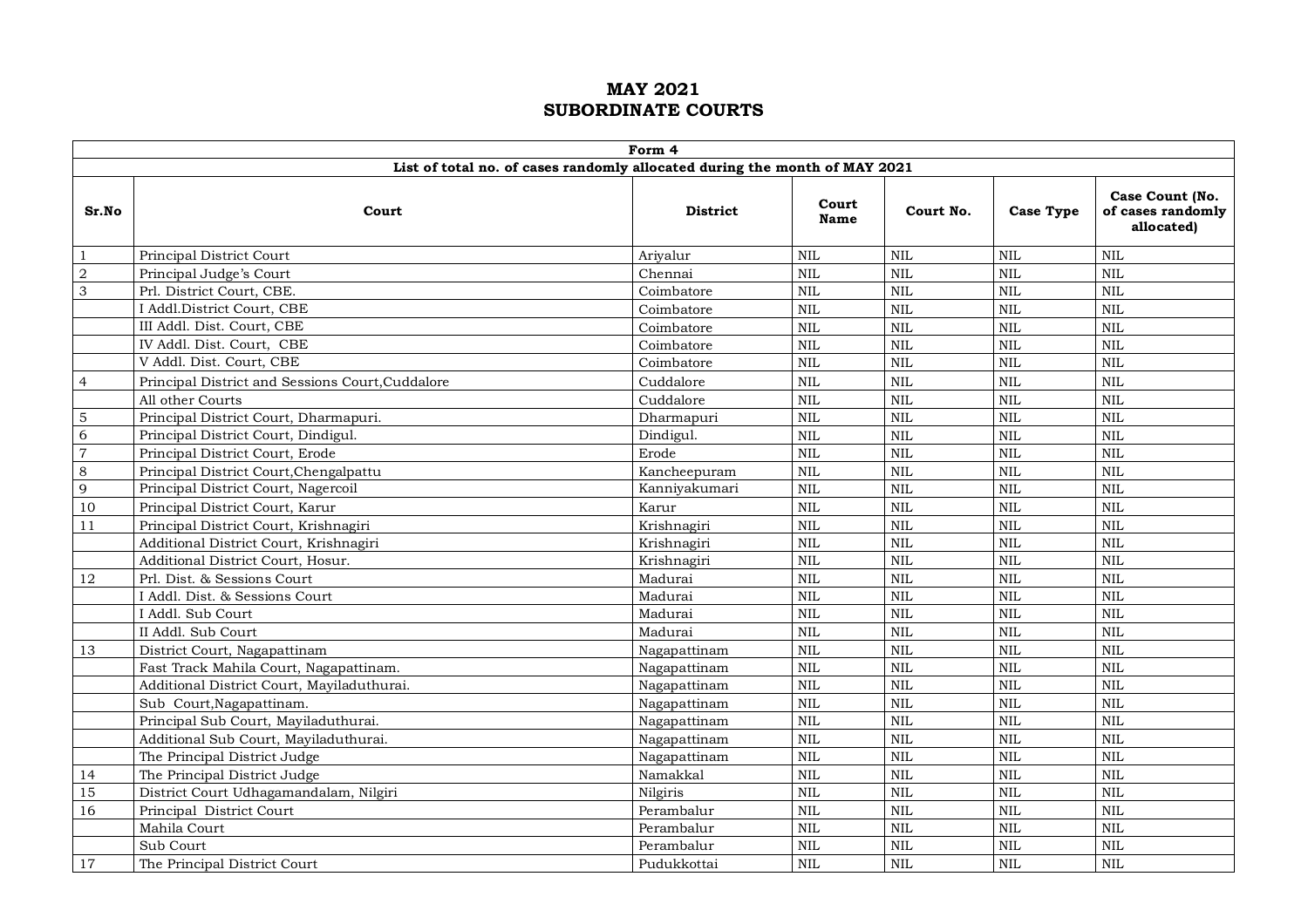|            |                                                                            | Form 4          |                      |              |                  |                                                    |
|------------|----------------------------------------------------------------------------|-----------------|----------------------|--------------|------------------|----------------------------------------------------|
|            | List of total no. of cases randomly allocated during the month of MAY 2021 |                 |                      |              |                  |                                                    |
| Sr.No      | Court                                                                      | <b>District</b> | Court<br><b>Name</b> | Court No.    | <b>Case Type</b> | Case Count (No.<br>of cases randomly<br>allocated) |
| 18         | Principal District Court                                                   | Ramanathapuram  | $\mbox{NIL}$         | <b>NIL</b>   | <b>NIL</b>       | <b>NIL</b>                                         |
| 19         | Principal District Court, Salem                                            | Salem           | $\mbox{NIL}$         | <b>NIL</b>   | <b>NIL</b>       | <b>NIL</b>                                         |
| $20\,$     | Principal District and Sessions Court                                      | Sivaganga       | $\mbox{NIL}$         | <b>NIL</b>   | <b>NIL</b>       | <b>NIL</b>                                         |
| 21         | Prl. District Court, Thanjavur                                             | Thanajvur       | $\mbox{NIL}$         | <b>NIL</b>   | <b>NIL</b>       | <b>NIL</b>                                         |
|            | III Additional District Judge, Pattukkottai.                               | Thanajvur       | $\mbox{NIL}$         | <b>NIL</b>   | <b>NIL</b>       | NIL                                                |
| ${\bf 22}$ | Principal District Court, Theni                                            | Theni           | $\mbox{NIL}$         | <b>NIL</b>   | <b>NIL</b>       | $\mbox{NIL}$                                       |
| $23\,$     | Principal District Court, Thoothukudi                                      | Thoothukudi     | <b>NIL</b>           | <b>NIL</b>   | <b>NIL</b>       | $\mbox{NIL}$                                       |
| 24         | Principal District Court                                                   | Tiruchirappalli | <b>NIL</b>           | <b>NIL</b>   | <b>NIL</b>       | <b>NIL</b>                                         |
| 25         | Principal District Court                                                   | Tirunelveli     |                      |              | <b>OS</b>        | 15                                                 |
| 26         | Principal District Court, Tiruppur                                         | Tiruppur        | <b>NIL</b>           | <b>NIL</b>   | <b>NIL</b>       | NIL                                                |
|            | I Additional District Court, Tiruppur                                      | Tiruppur        | $\mbox{NIL}$         | $\mbox{NIL}$ | <b>NIL</b>       | <b>NIL</b>                                         |
|            | II Additional District Court, Tiruppur                                     | Tiruppur        | $\mbox{NIL}$         | <b>NIL</b>   | <b>NIL</b>       | <b>NIL</b>                                         |
|            | Principal Sub Court, Tiruppur                                              | Tiruppur        | $\mbox{NIL}$         | <b>NIL</b>   | <b>NIL</b>       | <b>NIL</b>                                         |
|            | Additional Sub Court, Tiruppur                                             | Tiruppur        | $\mbox{NIL}$         | <b>NIL</b>   | <b>NIL</b>       | $\mbox{NIL}$                                       |
|            | Sub Court, Udumalpet                                                       | Tiruppur        | NIL                  | $\mbox{NIL}$ | <b>NIL</b>       | <b>NIL</b>                                         |
|            | Sub Court, Avinashi                                                        | Tiruppur        | <b>NIL</b>           | <b>NIL</b>   | <b>NIL</b>       | <b>NIL</b>                                         |
| 27         | Principal District Court, Tiruvallur                                       | Tiruvallur      | NIL                  | $\mbox{NIL}$ | <b>NIL</b>       | $\mbox{NIL}$                                       |
|            | The I Additional District and Sessions Court, Tiruvallur.                  | Tiruvallur      | $\mbox{NIL}$         | <b>NIL</b>   | <b>NIL</b>       | <b>NIL</b>                                         |
|            | The II Additional District and Sessions Court, Poonamallee.                | Tiruvallur      | <b>NIL</b>           | <b>NIL</b>   | <b>NIL</b>       | <b>NIL</b>                                         |
|            | The III Additional District and Sessions Court, Poonamallee.               | Tiruvallur      | $\mbox{NIL}$         | <b>NIL</b>   | <b>NIL</b>       | $\mbox{NIL}$                                       |
|            | The IV Additional District and Sessions Court, Ponneri.                    | Tiruvallur      | $\mbox{NIL}$         | $\mbox{NIL}$ | <b>NIL</b>       | NIL                                                |
|            | The Sub Court, Tiruvallur.                                                 | Tiruvallur      | <b>NIL</b>           | $\mbox{NIL}$ | <b>NIL</b>       | $\mbox{NIL}$                                       |
|            | The Sub Court, Poonamallee.                                                | Tiruvallur      | $\mbox{NIL}$         | $\mbox{NIL}$ | NIL              | <b>NIL</b>                                         |
|            | The Sub Court, Tiruttani.                                                  | Tiruvallur      | $\mbox{NIL}$         | <b>NIL</b>   | <b>NIL</b>       | NIL                                                |
| 28         | Principal District Court, Tiruvannamalai                                   | Tiruvannamalai  | $\text{NIL}$         | <b>NIL</b>   | <b>NIL</b>       | <b>NIL</b>                                         |
| 29         | Principal District Court                                                   | Tiruvarur       | $\mbox{NIL}$         | <b>NIL</b>   | <b>NIL</b>       | <b>NIL</b>                                         |
| 30         | Principal District Court, Vellore                                          | Vellore         | $\mbox{NIL}$         | <b>NIL</b>   | <b>NIL</b>       | <b>NIL</b>                                         |
|            | II Additional District Court, Ranipet                                      | Vellore         | $\mbox{NIL}$         | $\mbox{NIL}$ | <b>NIL</b>       | $\mbox{NIL}$                                       |
| 31         | Principal District Court, Villupuram                                       | Villupuram      | $\mbox{NIL}$         | <b>NIL</b>   | <b>NIL</b>       | NIL                                                |
| 32         | Principal District Court, Srivillliputtur                                  | Virudhunagar    | $\mbox{NIL}$         | <b>NIL</b>   | <b>NIL</b>       | $\mbox{NIL}$                                       |
|            | Sub Court, Sivakasi                                                        | Virudhunagar    | $\mbox{NIL}$         | <b>NIL</b>   | <b>NIL</b>       | NIL                                                |
| 33         | PRINCIPAL DISTRICT JUDGE, PUDUCHERRY                                       | Puducherry      | $\mbox{NIL}$         | <b>NIL</b>   | <b>NIL</b>       | NIL                                                |
|            | DISTRICT JUDGE, KARAIKAL                                                   | Puducherry      | <b>NIL</b>           | <b>NIL</b>   | <b>NIL</b>       | NIL                                                |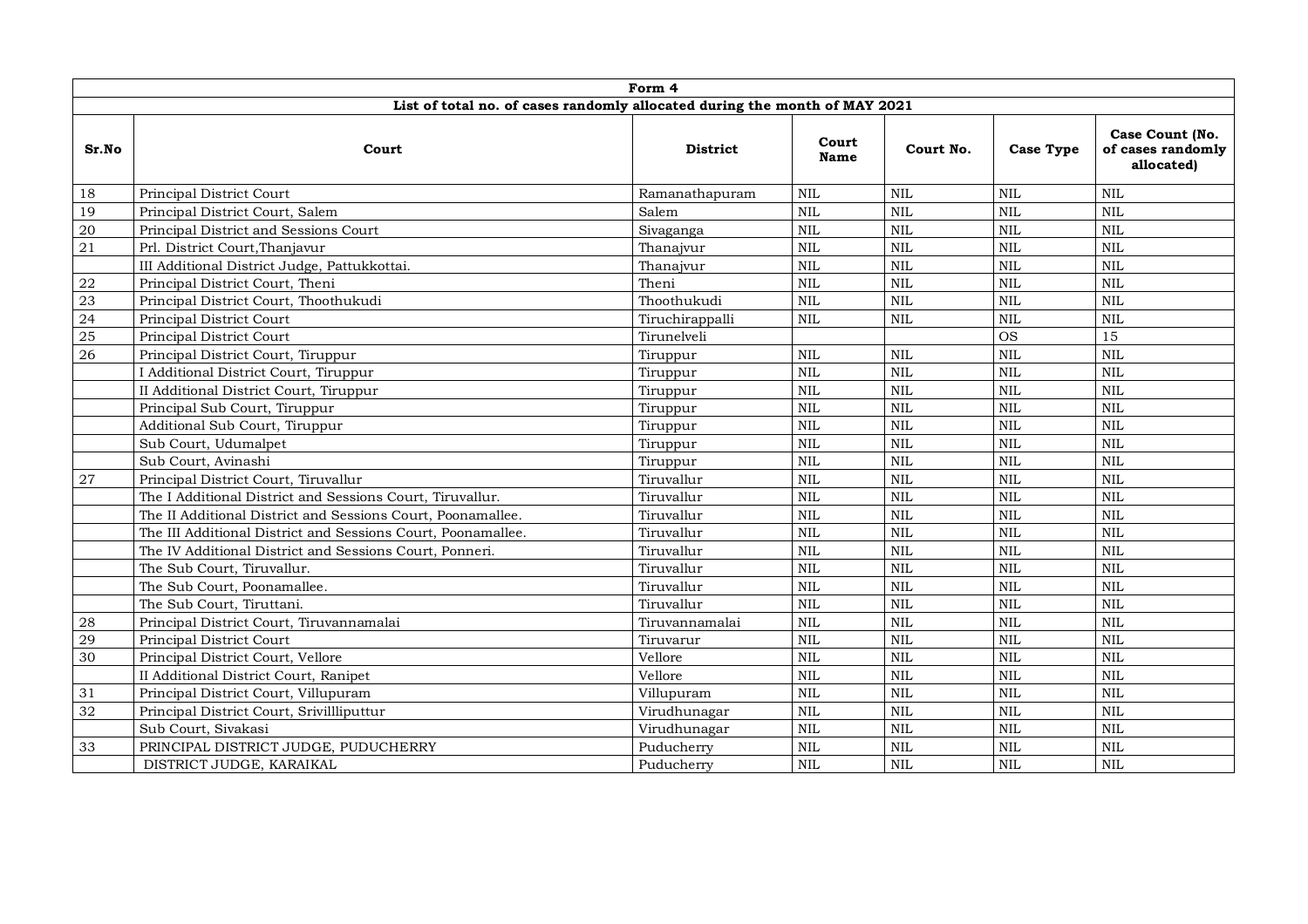|                |                                                                                      | Form 5          |              |                                                            |              |                         |                                              |
|----------------|--------------------------------------------------------------------------------------|-----------------|--------------|------------------------------------------------------------|--------------|-------------------------|----------------------------------------------|
|                | List of cases in which Case Management Hearing was held during the month of MAY 2021 |                 |              |                                                            |              |                         |                                              |
| Sr.No          | Court                                                                                | <b>District</b> | Case No.     | <b>Petitioner</b><br>Name Vs.<br>Respondent<br><b>Name</b> | Advocate     | Date of<br>Registration | Date of Case<br><b>Management</b><br>Hearing |
| $\mathbf{1}$   | Principal District Court                                                             | Ariyalur        | $\mbox{NIL}$ | <b>NIL</b>                                                 | $\mbox{NIL}$ | $\text{NIL}$            | <b>NIL</b>                                   |
| $\overline{2}$ | Principal Judge's Court                                                              | Chennai         | NIL          | <b>NIL</b>                                                 | $\mbox{NIL}$ | <b>NIL</b>              | <b>NIL</b>                                   |
| 3              | Prl. District Court, CBE.                                                            | Coimbatore      | $\mbox{NIL}$ | <b>NIL</b>                                                 | $\mbox{NIL}$ | $\mbox{NIL}$            | <b>NIL</b>                                   |
|                | I Addl.District Court, CBE                                                           | Coimbatore      | $\mbox{NIL}$ | <b>NIL</b>                                                 | $\mbox{NIL}$ | <b>NIL</b>              | <b>NIL</b>                                   |
|                | III Addl. Dist. Court, CBE                                                           | Coimbatore      | $\mbox{NIL}$ | <b>NIL</b>                                                 | $\mbox{NIL}$ | <b>NIL</b>              | <b>NIL</b>                                   |
|                | IV Addl. Dist. Court, CBE                                                            | Coimbatore      | NIL          | <b>NIL</b>                                                 | NIL          | <b>NIL</b>              | <b>NIL</b>                                   |
|                | V Addl. Dist. Court. CBE                                                             | Coimbatore      | <b>NIL</b>   | <b>NIL</b>                                                 | <b>NIL</b>   | <b>NIL</b>              | <b>NIL</b>                                   |
| $\overline{4}$ | Principal District and Sessions Court, Cuddalore                                     | Cuddalore       | <b>NIL</b>   | <b>NIL</b>                                                 | <b>NIL</b>   | $\text{NIL}$            | <b>NIL</b>                                   |
|                | All other Courts                                                                     | Cuddalore       | $\mbox{NIL}$ | <b>NIL</b>                                                 | NIL          | $\text{NIL}$            | <b>NIL</b>                                   |
| 5              | Principal District Court, Dharmapuri.                                                | Dharmapuri      | <b>NIL</b>   | <b>NIL</b>                                                 | $\rm NIL$    | $\text{NIL}$            | <b>NIL</b>                                   |
| 6              | Principal District Court, Dindigul.                                                  | Dindigul.       | $\rm NIL$    | <b>NIL</b>                                                 | $\rm NIL$    | <b>NIL</b>              | <b>NIL</b>                                   |
| $\overline{7}$ | Principal District Court, Erode                                                      | Erode           | NIL          | <b>NIL</b>                                                 | NIL          | <b>NIL</b>              | <b>NIL</b>                                   |
| 8              | Principal District Court, Chengalpattu                                               | Kancheepuram    | <b>NIL</b>   | <b>NIL</b>                                                 | <b>NIL</b>   | <b>NIL</b>              | <b>NIL</b>                                   |
| 9              | Principal District Court, Nagercoil                                                  | Kanniyakumari   | <b>NIL</b>   | <b>NIL</b>                                                 | NIL          | <b>NIL</b>              | <b>NIL</b>                                   |
| 10             | Principal District Court, Karur                                                      | Karur           | NIL          | <b>NIL</b>                                                 | NIL          | <b>NIL</b>              | <b>NIL</b>                                   |
| $1\,1$         | Principal District Court, Krishnagiri                                                | Krishnagiri     | $\rm NIL$    | <b>NIL</b>                                                 | NIL          | $\mbox{NIL}$            | <b>NIL</b>                                   |
|                | Additional District Court, Krishnagiri                                               | Krishnagiri     | <b>NIL</b>   | <b>NIL</b>                                                 | $\mbox{NIL}$ | <b>NIL</b>              | <b>NIL</b>                                   |
|                | Additional District Court, Hosur.                                                    | Krishnagiri     | $\rm NIL$    | <b>NIL</b>                                                 | $\mbox{NIL}$ | <b>NIL</b>              | <b>NIL</b>                                   |
| 12             | Prl. Dist. & Sessions Court                                                          | Madurai         | NIL          | <b>NIL</b>                                                 | NIL          | <b>NIL</b>              | <b>NIL</b>                                   |
|                | I Addl. Dist. & Sessions Court                                                       | Madurai         | NIL          | <b>NIL</b>                                                 | NIL          | <b>NIL</b>              | <b>NIL</b>                                   |
|                | I Addl. Sub Court                                                                    | Madurai         | NIL          | <b>NIL</b>                                                 | NIL          | <b>NIL</b>              | <b>NIL</b>                                   |
|                | II Addl. Sub Court                                                                   | Madurai         | $\rm NIL$    | <b>NIL</b>                                                 | <b>NIL</b>   | $\text{NIL}$            | <b>NIL</b>                                   |
| 13             | District Court, Nagapattinam                                                         | Nagapattinam    | $\rm NIL$    | <b>NIL</b>                                                 | NIL          | <b>NIL</b>              | <b>NIL</b>                                   |
|                | Fast Track Mahila Court, Nagapattinam.                                               | Nagapattinam    | $\rm NIL$    | <b>NIL</b>                                                 | $\rm NIL$    | <b>NIL</b>              | <b>NIL</b>                                   |
|                | Additional District Court, Mayiladuthurai.                                           | Nagapattinam    | <b>NIL</b>   | <b>NIL</b>                                                 | <b>NIL</b>   | <b>NIL</b>              | <b>NIL</b>                                   |
|                | Sub Court, Nagapattinam.                                                             | Nagapattinam    | NIL          | <b>NIL</b>                                                 | NIL          | <b>NIL</b>              | <b>NIL</b>                                   |
|                | Principal Sub Court, Mayiladuthurai.                                                 | Nagapattinam    | $\mbox{NIL}$ | <b>NIL</b>                                                 | $\mbox{NIL}$ | <b>NIL</b>              | <b>NIL</b>                                   |
|                | Additional Sub Court, Mayiladuthurai.                                                | Nagapattinam    | <b>NIL</b>   | <b>NIL</b>                                                 | NIL          | <b>NIL</b>              | <b>NIL</b>                                   |
|                | The Principal District Judge                                                         | Nagapattinam    | $\rm NIL$    | <b>NIL</b>                                                 | NIL          | <b>NIL</b>              | <b>NIL</b>                                   |
| 14             | The Principal District Judge                                                         | Namakkal        | $\mbox{NIL}$ | <b>NIL</b>                                                 | $\mbox{NIL}$ | $\mbox{NIL}$            | $\mbox{NIL}$                                 |
| 15             | District Court Udhagamandalam, Nilgiri                                               | Nilgiris        | NIL          | <b>NIL</b>                                                 | $\rm NIL$    | <b>NIL</b>              | <b>NIL</b>                                   |
| 16             | Principal District Court                                                             | Perambalur      | NIL          | <b>NIL</b>                                                 | NIL          | <b>NIL</b>              | <b>NIL</b>                                   |
|                | Mahila Court                                                                         | Perambalur      | NIL          | <b>NIL</b>                                                 | NIL          | <b>NIL</b>              | <b>NIL</b>                                   |
|                | Sub Court                                                                            | Perambalur      | NIL          | <b>NIL</b>                                                 | NIL          | <b>NIL</b>              | <b>NIL</b>                                   |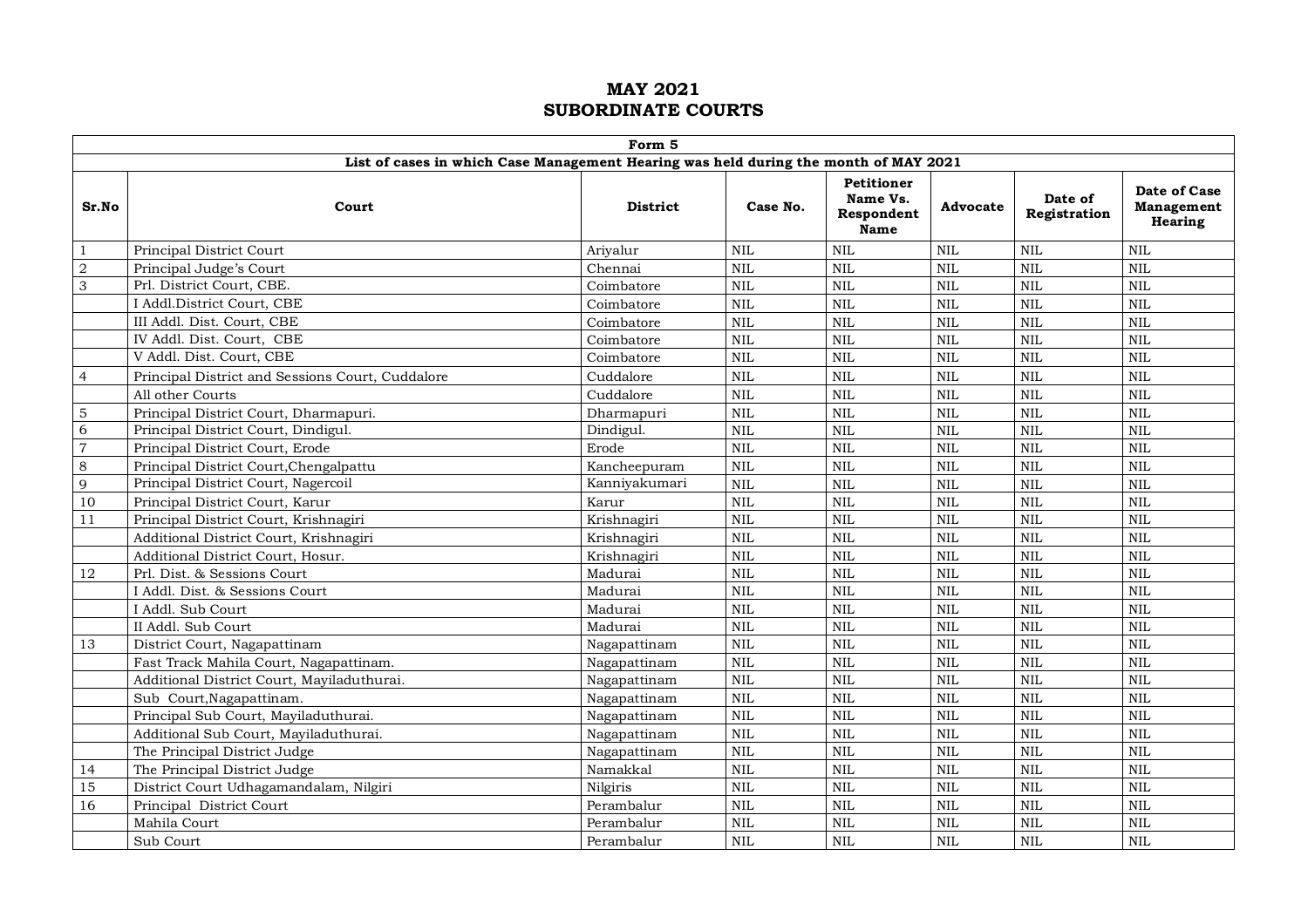|            |                                                                                      | Form 5                 |              |                                                            |              |                         |                                              |
|------------|--------------------------------------------------------------------------------------|------------------------|--------------|------------------------------------------------------------|--------------|-------------------------|----------------------------------------------|
|            | List of cases in which Case Management Hearing was held during the month of MAY 2021 |                        |              |                                                            |              |                         |                                              |
| Sr.No      | Court                                                                                | <b>District</b>        | Case No.     | <b>Petitioner</b><br>Name Vs.<br>Respondent<br><b>Name</b> | Advocate     | Date of<br>Registration | Date of Case<br>Management<br><b>Hearing</b> |
| 17         | The Principal District Court                                                         | Pudukkottai            | $\rm NIL$    | <b>NIL</b>                                                 | $\mbox{NIL}$ | $\mbox{NIL}$            | <b>NIL</b>                                   |
| 18         | Principal District Court                                                             | Ramanathapuram         | NIL          | <b>NIL</b>                                                 | NIL          | <b>NIL</b>              | <b>NIL</b>                                   |
| 19         | Principal District Court, Salem                                                      | $\operatorname{Salem}$ | $\mbox{NIL}$ | <b>NIL</b>                                                 | $\mbox{NIL}$ | $\mbox{NIL}$            | <b>NIL</b>                                   |
| 20         | Principal District and Sessions Court                                                | Sivaganga              | NIL          | <b>NIL</b>                                                 | NIL          | <b>NIL</b>              | <b>NIL</b>                                   |
| 21         | Prl. District Court, Thanjavur                                                       | Thanajvur              | $\mbox{NIL}$ | <b>NIL</b>                                                 | NIL          | NIL                     | <b>NIL</b>                                   |
|            | III Additional District Judge, Pattukkottai.                                         | Thanajvur              | NIL          | <b>NIL</b>                                                 | NIL          | <b>NIL</b>              | <b>NIL</b>                                   |
| ${\bf 22}$ | Principal District Court, Theni                                                      | Theni                  | NIL          | <b>NIL</b>                                                 | NIL          | <b>NIL</b>              | <b>NIL</b>                                   |
| 23         | Principal District Court, Thoothukudi                                                | Thoothukudi            | $\rm NIL$    | <b>NIL</b>                                                 | $\mbox{NIL}$ | <b>NIL</b>              | <b>NIL</b>                                   |
| 24         | Principal District Court                                                             | Tiruchirappalli        | NIL          | <b>NIL</b>                                                 | $\mbox{NIL}$ | NIL                     | <b>NIL</b>                                   |
| 25         | Principal District Court                                                             | Tirunelveli            | <b>NIL</b>   | <b>NIL</b>                                                 | <b>NIL</b>   | $\text{NIL}$            | <b>NIL</b>                                   |
| 26         | Principal District Court, Tiruppur                                                   | Tiruppur               | NIL          | NIL                                                        | $\mbox{NIL}$ | <b>NIL</b>              | <b>NIL</b>                                   |
|            | I Additional District Court, Tiruppur                                                | Tiruppur               | NIL          | <b>NIL</b>                                                 | NIL          | <b>NIL</b>              | <b>NIL</b>                                   |
|            | II Additional District Court, Tiruppur                                               | Tiruppur               | $\rm NIL$    | <b>NIL</b>                                                 | NIL          | NIL                     | <b>NIL</b>                                   |
|            | Principal Sub Court, Tiruppur                                                        | Tiruppur               | $\rm NIL$    | <b>NIL</b>                                                 | NIL          | <b>NIL</b>              | <b>NIL</b>                                   |
|            | Additional Sub Court, Tiruppur                                                       | Tiruppur               | NIL          | <b>NIL</b>                                                 | $\mbox{NIL}$ | $\mbox{NIL}$            | <b>NIL</b>                                   |
|            | Sub Court, Udumalpet                                                                 | Tiruppur               | NIL          | <b>NIL</b>                                                 | NIL          | NIL                     | <b>NIL</b>                                   |
|            | Sub Court, Avinashi                                                                  | Tiruppur               | $\mbox{NIL}$ | <b>NIL</b>                                                 | $\rm NIL$    | $\text{NIL}$            | <b>NIL</b>                                   |
| $27\,$     | Principal District Court, Tiruvallur                                                 | Tiruvallur             | <b>NIL</b>   | <b>NIL</b>                                                 | $\mbox{NIL}$ | $\mbox{NIL}$            | <b>NIL</b>                                   |
|            | The I Additional District and Sessions Court, Tiruvallur.                            | Tiruvallur             | <b>NIL</b>   | <b>NIL</b>                                                 | NIL          | <b>NIL</b>              | <b>NIL</b>                                   |
|            | The II Additional District and Sessions Court, Poonamallee.                          | Tiruvallur             | $\mbox{NIL}$ | <b>NIL</b>                                                 | NIL          | NIL                     | <b>NIL</b>                                   |
|            | The III Additional District and Sessions Court, Poonamallee.                         | Tiruvallur             | NIL          | <b>NIL</b>                                                 | $\mbox{NIL}$ | <b>NIL</b>              | <b>NIL</b>                                   |
|            | The IV Additional District and Sessions Court, Ponneri.                              | Tiruvallur             | $\mbox{NIL}$ | <b>NIL</b>                                                 | NIL          | <b>NIL</b>              | <b>NIL</b>                                   |
|            | The Sub Court, Tiruvallur.                                                           | Tiruvallur             | <b>NIL</b>   | <b>NIL</b>                                                 | $\mbox{NIL}$ | NIL                     | <b>NIL</b>                                   |
|            | The Sub Court, Poonamallee.                                                          | Tiruvallur             | $\mbox{NIL}$ | <b>NIL</b>                                                 | $\mbox{NIL}$ | NIL                     | <b>NIL</b>                                   |
|            | The Sub Court, Tiruttani.                                                            | Tiruvallur             | $\rm NIL$    | <b>NIL</b>                                                 | $\mbox{NIL}$ | NIL                     | <b>NIL</b>                                   |
| 28         | Principal District Court, Tiruvannamalai                                             | Tiruvannamalai         | <b>NIL</b>   | <b>NIL</b>                                                 | NIL          | <b>NIL</b>              | <b>NIL</b>                                   |
| 29         | Principal District Court                                                             | Tiruvarur              | NIL          | <b>NIL</b>                                                 | NIL          | <b>NIL</b>              | <b>NIL</b>                                   |
| 30         | Principal District Court, Vellore                                                    | Vellore                | $\mbox{NIL}$ | <b>NIL</b>                                                 | NIL          | NIL                     | <b>NIL</b>                                   |
|            | II Additional District Court, Ranipet                                                | Vellore                | NIL          | <b>NIL</b>                                                 | $\mbox{NIL}$ | <b>NIL</b>              | <b>NIL</b>                                   |
| 31         | Principal District Court, Villupuram                                                 | Villupuram             | $\rm NIL$    | <b>NIL</b>                                                 | $\mbox{NIL}$ | <b>NIL</b>              | <b>NIL</b>                                   |
| 32         | Principal District Court, Srivillliputtur                                            | Virudhunagar           | $\mbox{NIL}$ | <b>NIL</b>                                                 | NIL          | <b>NIL</b>              | <b>NIL</b>                                   |
|            | Sub Court, Sivakasi                                                                  | Virudhunagar           | $\mbox{NIL}$ | <b>NIL</b>                                                 | $\mbox{NIL}$ | $\mbox{NIL}$            | <b>NIL</b>                                   |
| 33         | PRINCIPAL DISTRICT JUDGE, PUDUCHERRY                                                 | Puducherry             | $\mbox{NIL}$ | <b>NIL</b>                                                 | $\mbox{NIL}$ | <b>NIL</b>              | <b>NIL</b>                                   |
|            | DISTRICT JUDGE, KARAIKAL                                                             | Puducherry             | <b>NIL</b>   | <b>NIL</b>                                                 | <b>NIL</b>   | <b>NIL</b>              | <b>NIL</b>                                   |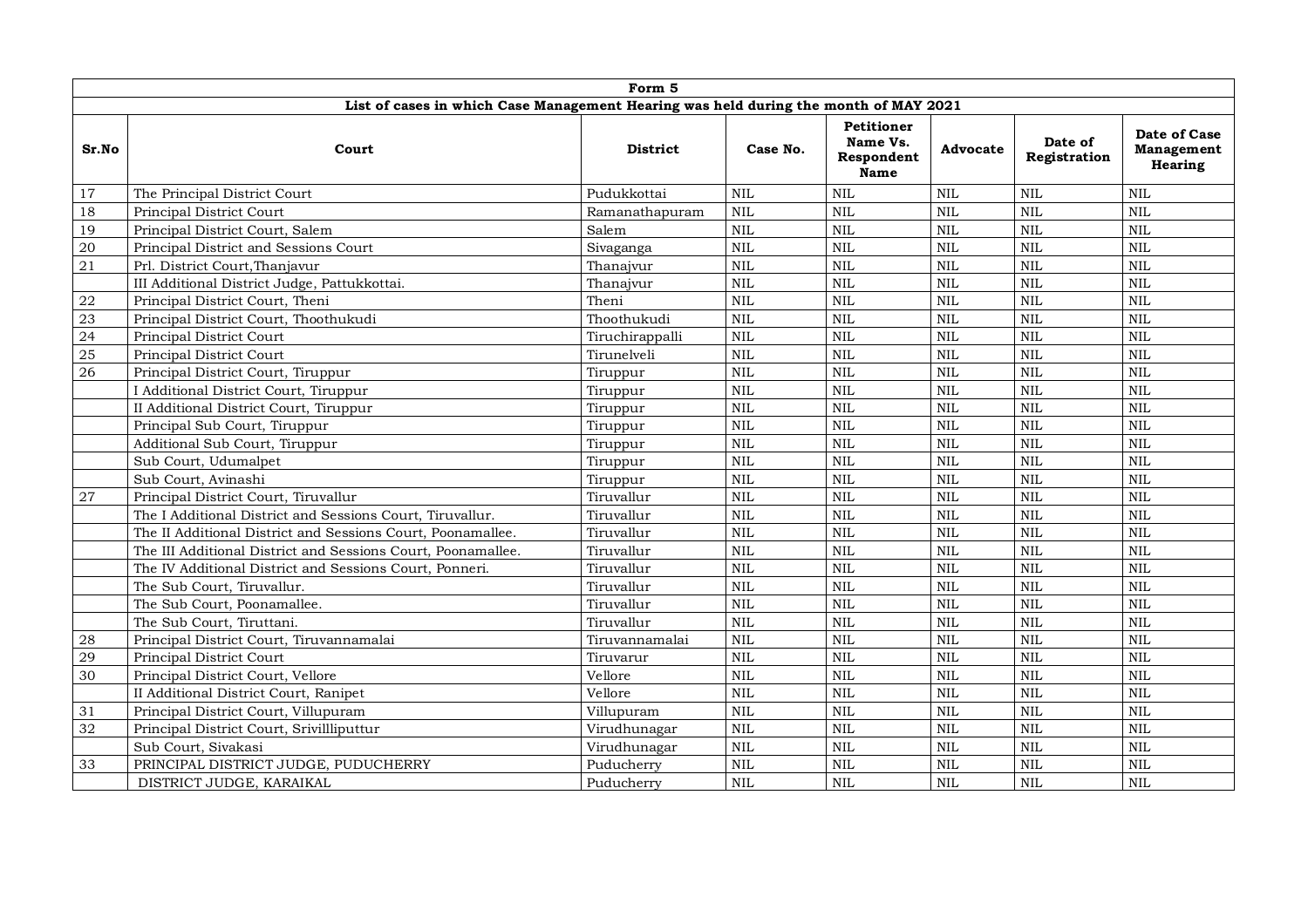|                  | Form 6                                                                  |                        |                          |                                                      |                          |                             |                                                                                                                                   |                                   |                                    |                                                        |                                                                   |                                                                                              |                          |
|------------------|-------------------------------------------------------------------------|------------------------|--------------------------|------------------------------------------------------|--------------------------|-----------------------------|-----------------------------------------------------------------------------------------------------------------------------------|-----------------------------------|------------------------------------|--------------------------------------------------------|-------------------------------------------------------------------|----------------------------------------------------------------------------------------------|--------------------------|
|                  |                                                                         |                        |                          |                                                      |                          |                             | Contested commercial cases disposed during the month of MAY 2021                                                                  |                                   |                                    |                                                        |                                                                   |                                                                                              |                          |
| Sr.<br><b>No</b> | Court                                                                   | <b>District</b>        | Cas<br>e<br>No.          | Petition<br>er Name<br>Vs.<br>Respond<br>ent<br>Name | Advoc<br>ate             | Date of<br>Registr<br>ation | Whether<br><b>Urgent Relief</b><br>was sought<br>and Pre-<br>Institution<br><b>Mediation</b><br>did not take<br>place<br>(Yes/No) | <b>Date</b><br>of<br>Decisi<br>on | <b>Days</b><br>for<br>disposa<br>1 | Nature of<br><b>Disposal</b><br>(Conteste<br>d/Settled | <b>Date</b><br>of<br>execu<br>tion<br>of<br>decre<br>$\mathbf{e}$ | <b>Number</b><br>of days<br>for<br>executio<br>n of<br>decree<br>from<br>date of<br>decision | Act<br>Secti<br>on       |
| $\mathbf{1}$     | Principal District Court                                                | Arivalur               | <b>NIL</b>               | <b>NIL</b>                                           | <b>NIL</b>               | <b>NIL</b>                  | <b>NIL</b>                                                                                                                        | <b>NIL</b>                        | $\mbox{NIL}$                       | $\mbox{NIL}$                                           | $\mbox{NIL}$                                                      | NIL                                                                                          | <b>NIL</b>               |
| $\sqrt{2}$       | Principal Judge's Court                                                 | Chennai                | <b>NIL</b>               | <b>NIL</b>                                           | <b>NIL</b>               | <b>NIL</b>                  | <b>NIL</b>                                                                                                                        | <b>NIL</b>                        | <b>NIL</b>                         | $\text{NIL}$                                           | $\mbox{NIL}$                                                      | NIL                                                                                          | <b>NIL</b>               |
| $\sqrt{3}$       | Prl. District Court, CBE.                                               | Coimbatore             | <b>NIL</b>               | <b>NIL</b>                                           | <b>NIL</b>               | <b>NIL</b>                  | <b>NIL</b>                                                                                                                        | <b>NIL</b>                        | <b>NIL</b>                         | <b>NIL</b>                                             | <b>NIL</b>                                                        | <b>NIL</b>                                                                                   | <b>NIL</b>               |
|                  | I Addl.District Court, CBE                                              | Coimbatore             | <b>NIL</b>               | <b>NIL</b>                                           | <b>NIL</b>               | <b>NIL</b>                  | <b>NIL</b>                                                                                                                        | <b>NIL</b>                        | <b>NIL</b>                         | <b>NIL</b>                                             | $\mbox{NIL}$                                                      | <b>NIL</b>                                                                                   | <b>NIL</b>               |
|                  | III Addl. Dist. Court, CBE                                              | Coimbatore             | $\mbox{NIL}$             | <b>NIL</b>                                           | <b>NIL</b>               | <b>NIL</b>                  | <b>NIL</b>                                                                                                                        | <b>NIL</b>                        | NIL                                | $\mbox{NIL}$                                           | $\mbox{NIL}$                                                      | <b>NIL</b>                                                                                   | <b>NIL</b>               |
|                  | IV Addl. Dist. Court, CBE                                               | Coimbatore             | <b>NIL</b>               | <b>NIL</b>                                           | <b>NIL</b>               | <b>NIL</b>                  | <b>NIL</b>                                                                                                                        | <b>NIL</b>                        | <b>NIL</b>                         | $\text{NIL}$                                           | $\mbox{NIL}$                                                      | NIL                                                                                          | <b>NIL</b>               |
|                  | V Addl. Dist. Court, CBE                                                | Coimbatore             | <b>NIL</b>               | <b>NIL</b>                                           | <b>NIL</b>               | NIL                         | $\mbox{NIL}$                                                                                                                      | <b>NIL</b>                        | $\mbox{NIL}$                       | $\rm NIL$                                              | $\mbox{NIL}$                                                      | $\mbox{NIL}$                                                                                 | <b>NIL</b>               |
| $\overline{4}$   | Principal District and Sessions Court,<br>Cuddalore<br>All other Courts | Cuddalore<br>Cuddalore | <b>NIL</b><br><b>NIL</b> | <b>NIL</b><br><b>NIL</b>                             | <b>NIL</b><br><b>NIL</b> | <b>NIL</b><br><b>NIL</b>    | <b>NIL</b><br><b>NIL</b>                                                                                                          | <b>NIL</b><br><b>NIL</b>          | <b>NIL</b><br>NIL                  | <b>NIL</b><br>$\mbox{NIL}$                             | <b>NIL</b><br>$\mbox{NIL}$                                        | $\rm NIL$<br><b>NIL</b>                                                                      | <b>NIL</b><br><b>NIL</b> |
| $\mathbf 5$      | Principal District Court, Dharmapuri.                                   | Dharmapuri             | <b>NIL</b>               | <b>NIL</b>                                           | <b>NIL</b>               | <b>NIL</b>                  | <b>NIL</b>                                                                                                                        | <b>NIL</b>                        | <b>NIL</b>                         | $\mbox{NIL}$                                           | <b>NIL</b>                                                        | <b>NIL</b>                                                                                   | <b>NIL</b>               |
| $\overline{6}$   | Principal District Court, Dindigul.                                     | Dindigul.              | <b>NIL</b>               | <b>NIL</b>                                           | <b>NIL</b>               | NIL                         | <b>NIL</b>                                                                                                                        | <b>NIL</b>                        | <b>NIL</b>                         | <b>NIL</b>                                             | <b>NIL</b>                                                        | <b>NIL</b>                                                                                   | <b>NIL</b>               |
| $\overline{7}$   | Principal District Court, Erode                                         | Erode                  | <b>NIL</b>               | <b>NIL</b>                                           | <b>NIL</b>               | <b>NIL</b>                  | <b>NIL</b>                                                                                                                        | <b>NIL</b>                        | <b>NIL</b>                         | $\mbox{NIL}$                                           | $\mbox{NIL}$                                                      | <b>NIL</b>                                                                                   | <b>NIL</b>               |
| $\,8\,$          | Principal District Court, Chengalpattu                                  | Kancheepuram           | <b>NIL</b>               | <b>NIL</b>                                           | $\mbox{NIL}$             | NIL                         | <b>NIL</b>                                                                                                                        | <b>NIL</b>                        | <b>NIL</b>                         | $\mbox{NIL}$                                           | $\mbox{NIL}$                                                      | NIL                                                                                          | <b>NIL</b>               |
| 9                | Principal District Court, Nagercoil                                     | Kanniyakumari          | <b>NIL</b>               | <b>NIL</b>                                           | <b>NIL</b>               | <b>NIL</b>                  | <b>NIL</b>                                                                                                                        | <b>NIL</b>                        | NIL                                | $\mbox{NIL}$                                           | $\mbox{NIL}$                                                      | <b>NIL</b>                                                                                   | <b>NIL</b>               |
| 10               | Principal District Court, Karur                                         | Karur                  | <b>NIL</b>               | <b>NIL</b>                                           | <b>NIL</b>               | <b>NIL</b>                  | <b>NIL</b>                                                                                                                        | <b>NIL</b>                        | NIL                                | $\text{NIL}$                                           | $\mbox{NIL}$                                                      | NIL                                                                                          | <b>NIL</b>               |
| 11               | Principal District Court, Krishnagiri                                   | Krishnagiri            | <b>NIL</b>               | <b>NIL</b>                                           | <b>NIL</b>               | <b>NIL</b>                  | <b>NIL</b>                                                                                                                        | <b>NIL</b>                        | NIL                                | $\mbox{NIL}$                                           | $\mbox{NIL}$                                                      | <b>NIL</b>                                                                                   | <b>NIL</b>               |
|                  | Additional District Court, Krishnagiri                                  | Krishnagiri            | <b>NIL</b>               | <b>NIL</b>                                           | <b>NIL</b>               | NIL                         | <b>NIL</b>                                                                                                                        | <b>NIL</b>                        | <b>NIL</b>                         | $\mbox{NIL}$                                           | $\mbox{NIL}$                                                      | <b>NIL</b>                                                                                   | <b>NIL</b>               |
|                  | Additional District Court, Hosur.                                       | Krishnagiri            | <b>NIL</b>               | <b>NIL</b>                                           | <b>NIL</b>               | <b>NIL</b>                  | <b>NIL</b>                                                                                                                        | <b>NIL</b>                        | <b>NIL</b>                         | <b>NIL</b>                                             | NIL                                                               | $\overline{\text{NIL}}$                                                                      | <b>NIL</b>               |
| 12               | Prl. Dist. & Sessions Court                                             | Madurai                | <b>NIL</b>               | <b>NIL</b>                                           | <b>NIL</b>               | <b>NIL</b>                  | <b>NIL</b>                                                                                                                        | <b>NIL</b>                        | <b>NIL</b>                         | <b>NIL</b>                                             | $\mbox{NIL}$                                                      | <b>NIL</b>                                                                                   | <b>NIL</b>               |
|                  | I Addl. Dist. & Sessions Court                                          | Madurai                | <b>NIL</b>               | <b>NIL</b>                                           | <b>NIL</b>               | <b>NIL</b>                  | <b>NIL</b>                                                                                                                        | <b>NIL</b>                        | <b>NIL</b>                         | <b>NIL</b>                                             | $\mbox{NIL}$                                                      | <b>NIL</b>                                                                                   | <b>NIL</b>               |
|                  | I Addl. Sub Court                                                       | Madurai                | <b>NIL</b>               | $\mbox{NIL}$                                         | <b>NIL</b>               | <b>NIL</b>                  | <b>NIL</b>                                                                                                                        | <b>NIL</b>                        | $\mbox{NIL}$                       | $\mbox{NIL}$                                           | $\mbox{NIL}$                                                      | NIL                                                                                          | <b>NIL</b>               |
|                  | II Addl. Sub Court                                                      | Madurai                | <b>NIL</b>               | <b>NIL</b>                                           | <b>NIL</b>               | <b>NIL</b>                  | <b>NIL</b>                                                                                                                        | <b>NIL</b>                        | <b>NIL</b>                         | $\text{NIL}$                                           | NIL                                                               | <b>NIL</b>                                                                                   | <b>NIL</b>               |
| 13               | District Court, Nagapattinam                                            | Nagapattinam           | <b>NIL</b>               | <b>NIL</b>                                           | NIL                      | $\mbox{NIL}$                | <b>NIL</b>                                                                                                                        | $\mbox{NIL}$                      | NIL                                | $\mbox{NIL}$                                           | $\mbox{NIL}$                                                      | <b>NIL</b>                                                                                   | <b>NIL</b>               |
|                  | Fast Track Mahila Court, Nagapattinam.                                  | Nagapattinam           | NIL                      | <b>NIL</b>                                           | <b>NIL</b>               | $\mbox{NIL}$                | $\mbox{NIL}$                                                                                                                      | $\mbox{NIL}$                      | $\mbox{NIL}$                       | $\mbox{NIL}$                                           | $\mbox{NIL}$                                                      | NIL                                                                                          | <b>NIL</b>               |
|                  | Additional District Court,                                              |                        |                          |                                                      |                          |                             |                                                                                                                                   |                                   |                                    |                                                        |                                                                   |                                                                                              |                          |
|                  | Mayiladuthurai.                                                         | Nagapattinam           | <b>NIL</b>               | <b>NIL</b>                                           | <b>NIL</b>               | $\mbox{NIL}$                | <b>NIL</b>                                                                                                                        | NIL                               | $\mbox{NIL}$                       | $\rm NIL$                                              | $\mbox{NIL}$                                                      | $\mbox{NIL}$                                                                                 | $\mbox{NIL}$             |
|                  | Sub Court, Nagapattinam.                                                | Nagapattinam           | <b>NIL</b>               | <b>NIL</b>                                           | <b>NIL</b>               | <b>NIL</b>                  | <b>NIL</b>                                                                                                                        | <b>NIL</b>                        | NIL                                | <b>NIL</b>                                             | $\mbox{NIL}$                                                      | <b>NIL</b>                                                                                   | <b>NIL</b>               |
|                  | Principal Sub Court, Mayiladuthurai.                                    | Nagapattinam           | <b>NIL</b>               | <b>NIL</b>                                           | <b>NIL</b>               | <b>NIL</b>                  | <b>NIL</b>                                                                                                                        | <b>NIL</b>                        | <b>NIL</b>                         | <b>NIL</b>                                             | <b>NIL</b>                                                        | <b>NIL</b>                                                                                   | <b>NIL</b>               |
|                  | Additional Sub Court, Mayiladuthurai.                                   | Nagapattinam           | <b>NIL</b>               | <b>NIL</b>                                           | <b>NIL</b>               | <b>NIL</b>                  | <b>NIL</b>                                                                                                                        | <b>NIL</b>                        | <b>NIL</b>                         | <b>NIL</b>                                             | $\mbox{NIL}$                                                      | <b>NIL</b>                                                                                   | <b>NIL</b>               |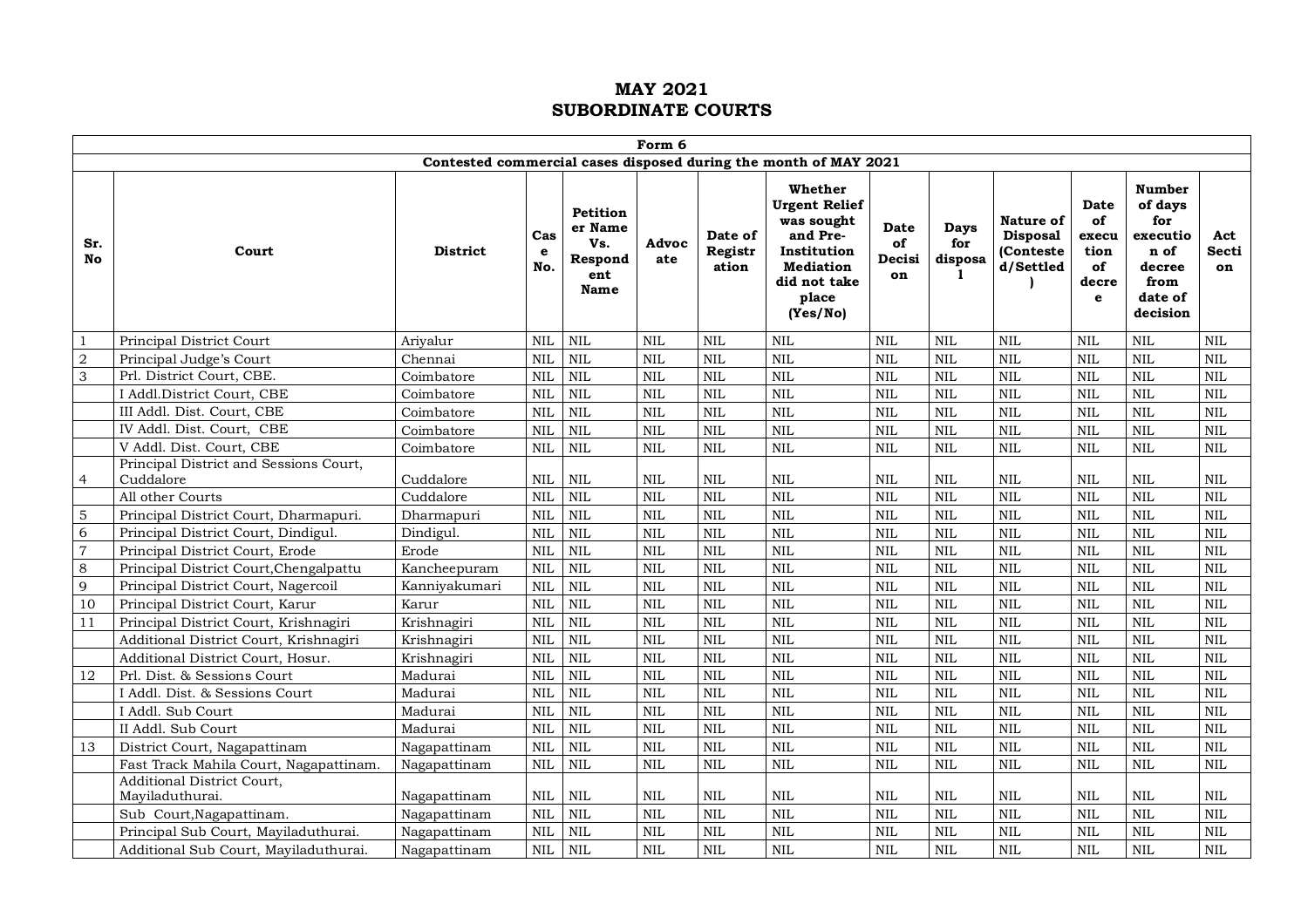|           | Form 6                                                                             |                 |                            |                                                      |                            |                             |                                                                                                                                   |                            |                                    |                                                        |                                                        |                                                                                              |                            |
|-----------|------------------------------------------------------------------------------------|-----------------|----------------------------|------------------------------------------------------|----------------------------|-----------------------------|-----------------------------------------------------------------------------------------------------------------------------------|----------------------------|------------------------------------|--------------------------------------------------------|--------------------------------------------------------|----------------------------------------------------------------------------------------------|----------------------------|
|           |                                                                                    |                 |                            |                                                      |                            |                             | Contested commercial cases disposed during the month of MAY 2021                                                                  |                            |                                    |                                                        |                                                        |                                                                                              |                            |
| Sr.<br>No | Court                                                                              | <b>District</b> | Cas<br>e<br>No.            | Petition<br>er Name<br>Vs.<br>Respond<br>ent<br>Name | Advoc<br>ate               | Date of<br>Registr<br>ation | Whether<br><b>Urgent Relief</b><br>was sought<br>and Pre-<br>Institution<br><b>Mediation</b><br>did not take<br>place<br>(Yes/No) | Date<br>of<br>Decisi<br>on | <b>Days</b><br>for<br>disposa<br>1 | Nature of<br><b>Disposal</b><br>(Conteste<br>d/Settled | <b>Date</b><br>of<br>execu<br>tion<br>of<br>decre<br>e | <b>Number</b><br>of days<br>for<br>executio<br>n of<br>decree<br>from<br>date of<br>decision | Act<br>Secti<br>on         |
|           | The Principal District Judge                                                       | Nagapattinam    | NIL                        | <b>NIL</b>                                           | <b>NIL</b>                 | <b>NIL</b>                  | <b>NIL</b>                                                                                                                        | <b>NIL</b>                 | <b>NIL</b>                         | <b>NIL</b>                                             | $\mbox{NIL}$                                           | <b>NIL</b>                                                                                   | <b>NIL</b>                 |
| 14        | The Principal District Judge                                                       | Namakkal        | <b>NIL</b>                 | <b>NIL</b>                                           | <b>NIL</b>                 | <b>NIL</b>                  | <b>NIL</b>                                                                                                                        | <b>NIL</b>                 | <b>NIL</b>                         | <b>NIL</b>                                             | $\mbox{NIL}$                                           | <b>NIL</b>                                                                                   | <b>NIL</b>                 |
| 15        | District Court Udhagamandalam, Nilgiri                                             | Nilgiris        | $\mbox{NIL}$               | <b>NIL</b>                                           | $\mbox{NIL}$               | $\mbox{NIL}$                | <b>NIL</b>                                                                                                                        | <b>NIL</b>                 | <b>NIL</b>                         | $\mbox{NIL}$                                           | $\mbox{NIL}$                                           | <b>NIL</b>                                                                                   | $\mbox{NIL}$               |
| 16        | Principal District Court                                                           | Perambalur      | $\mbox{NIL}$               | $\mbox{NIL}$                                         | $\mbox{NIL}$               | $\mbox{NIL}$                | <b>NIL</b>                                                                                                                        | $\mbox{NIL}$               | NIL                                | $\mbox{NIL}$                                           | $\mbox{NIL}$                                           | <b>NIL</b>                                                                                   | $\mbox{NIL}$               |
|           | Mahila Court                                                                       | Perambalur      | <b>NIL</b>                 | NIL                                                  | $\text{NIL}$               | $\mbox{NIL}$                | <b>NIL</b>                                                                                                                        | <b>NIL</b>                 | <b>NIL</b>                         | $\text{NIL}$                                           | $\mbox{NIL}$                                           | $\overline{\text{NIL}}$                                                                      | <b>NIL</b>                 |
|           | Sub Court                                                                          | Perambalur      | $\mbox{NIL}$               | <b>NIL</b>                                           | $\mbox{NIL}$               | $\mbox{NIL}$                | <b>NIL</b>                                                                                                                        | <b>NIL</b>                 | <b>NIL</b>                         | $\mbox{NIL}$                                           | $\mbox{NIL}$                                           | <b>NIL</b>                                                                                   | <b>NIL</b>                 |
| 17        | The Principal District Court                                                       | Pudukkottai     | $\mbox{NIL}$               | <b>NIL</b>                                           | $\mbox{NIL}$               | $\mbox{NIL}$                | <b>NIL</b>                                                                                                                        | $\mbox{NIL}$               | NIL                                | <b>NIL</b>                                             | $\mbox{NIL}$                                           | <b>NIL</b>                                                                                   | $\mbox{NIL}$               |
| 18        | Principal District Court                                                           | Ramanathapuram  | $\mbox{NIL}$               | <b>NIL</b>                                           | <b>NIL</b>                 | $\mbox{NIL}$                | <b>NIL</b>                                                                                                                        | <b>NIL</b>                 | <b>NIL</b>                         | NIL                                                    | $\mbox{NIL}$                                           | <b>NIL</b>                                                                                   | $\mbox{NIL}$               |
| 19        | Principal District Court, Salem                                                    | Salem           | <b>NIL</b>                 | <b>NIL</b>                                           | <b>NIL</b>                 | <b>NIL</b>                  | <b>NIL</b>                                                                                                                        | <b>NIL</b>                 | <b>NIL</b>                         | <b>NIL</b>                                             | <b>NIL</b>                                             | <b>NIL</b>                                                                                   | <b>NIL</b>                 |
| 20        | Principal District and Sessions Court                                              | Sivaganga       | <b>NIL</b>                 | <b>NIL</b>                                           | $\mbox{NIL}$               | $\mbox{NIL}$                | <b>NIL</b>                                                                                                                        | <b>NIL</b>                 | <b>NIL</b>                         | <b>NIL</b>                                             | $\mbox{NIL}$                                           | <b>NIL</b>                                                                                   | <b>NIL</b>                 |
| 21        | Prl. District Court, Thanjavur                                                     | Thanajvur       | $\mbox{NIL}$               | <b>NIL</b>                                           | <b>NIL</b>                 | <b>NIL</b>                  | <b>NIL</b>                                                                                                                        | <b>NIL</b>                 | <b>NIL</b>                         | $\text{NIL}$                                           | <b>NIL</b>                                             | <b>NIL</b>                                                                                   | <b>NIL</b>                 |
| 22        | III Additional District Judge,<br>Pattukkottai.<br>Principal District Court, Theni | Thanajvur       | <b>NIL</b><br>$\mbox{NIL}$ | <b>NIL</b><br>NIL                                    | <b>NIL</b><br>$\mbox{NIL}$ | <b>NIL</b><br>$\mbox{NIL}$  | <b>NIL</b><br><b>NIL</b>                                                                                                          | <b>NIL</b><br><b>NIL</b>   | <b>NIL</b><br>$\mbox{NIL}$         | <b>NIL</b><br>$\mbox{NIL}$                             | <b>NIL</b><br>$\mbox{NIL}$                             | $\mbox{NIL}$<br><b>NIL</b>                                                                   | <b>NIL</b><br>$\mbox{NIL}$ |
|           |                                                                                    | Theni           | $\mbox{NIL}$               | <b>NIL</b>                                           | $\text{NIL}$               |                             |                                                                                                                                   |                            | <b>NIL</b>                         | $\text{NIL}$                                           | $\mbox{NIL}$                                           |                                                                                              | NIL                        |
| 23        | Principal District Court, Thoothukudi                                              | Thoothukudi     |                            |                                                      |                            | <b>NIL</b>                  | <b>NIL</b><br><b>NIL</b>                                                                                                          | $\mbox{NIL}$               | <b>NIL</b>                         | $\text{NIL}$                                           |                                                        | <b>NIL</b><br><b>NIL</b>                                                                     |                            |
| 24        | Principal District Court                                                           | Tiruchirappalli | $\mbox{NIL}$               | NIL                                                  | $\mbox{NIL}$               | $\mbox{NIL}$                |                                                                                                                                   | <b>NIL</b>                 |                                    |                                                        | $\mbox{NIL}$                                           |                                                                                              | <b>NIL</b>                 |
| 25        | Principal District Court                                                           | Tirunelveli     | NIL                        | <b>NIL</b>                                           | $\mbox{NIL}$               | $\mbox{NIL}$                | <b>NIL</b>                                                                                                                        | <b>NIL</b>                 | <b>NIL</b>                         | <b>NIL</b>                                             | $\mbox{NIL}$                                           | <b>NIL</b>                                                                                   | <b>NIL</b>                 |
| 26        | Principal District Court, Tiruppur                                                 | Tiruppur        | <b>NIL</b>                 | <b>NIL</b>                                           | <b>NIL</b>                 | <b>NIL</b>                  | <b>NIL</b>                                                                                                                        | <b>NIL</b>                 | <b>NIL</b>                         | <b>NIL</b>                                             | $\mbox{NIL}$                                           | <b>NIL</b>                                                                                   | <b>NIL</b>                 |
|           | I Additional District Court, Tiruppur                                              | Tiruppur        | $\mbox{NIL}$               | NIL                                                  | $\mbox{NIL}$               | $\mbox{NIL}$                | <b>NIL</b>                                                                                                                        | <b>NIL</b>                 | <b>NIL</b>                         | $\mbox{NIL}$                                           | $\mbox{NIL}$                                           | <b>NIL</b>                                                                                   | $\mbox{NIL}$               |
|           | II Additional District Court, Tiruppur                                             | Tiruppur        | $\mbox{NIL}$               | NIL                                                  | <b>NIL</b>                 | <b>NIL</b>                  | <b>NIL</b>                                                                                                                        | <b>NIL</b>                 | <b>NIL</b>                         | <b>NIL</b>                                             | <b>NIL</b>                                             | <b>NIL</b>                                                                                   | <b>NIL</b>                 |
|           | Principal Sub Court, Tiruppur                                                      | Tiruppur        | $\mbox{NIL}$               | <b>NIL</b>                                           | $\mbox{NIL}$               | $\mbox{NIL}$                | <b>NIL</b>                                                                                                                        | <b>NIL</b>                 | <b>NIL</b>                         | $\mbox{NIL}$                                           | $\mbox{NIL}$                                           | <b>NIL</b>                                                                                   | $\mbox{NIL}$               |
|           | Additional Sub Court, Tiruppur                                                     | Tiruppur        | $\mbox{NIL}$               | <b>NIL</b>                                           | $\mbox{NIL}$               | $\mbox{NIL}$                | <b>NIL</b>                                                                                                                        | $\mbox{NIL}$               | NIL                                | $\text{NIL}$                                           | $\mbox{NIL}$                                           | $\rm NIL$                                                                                    | <b>NIL</b>                 |
|           | Sub Court, Udumalpet                                                               | Tiruppur        | <b>NIL</b>                 | <b>NIL</b>                                           | <b>NIL</b>                 | <b>NIL</b>                  | <b>NIL</b>                                                                                                                        | <b>NIL</b>                 | <b>NIL</b>                         | $\mbox{NIL}$                                           | $\mbox{NIL}$                                           | <b>NIL</b>                                                                                   | $\mbox{NIL}$               |
|           | Sub Court, Avinashi                                                                | Tiruppur        | <b>NIL</b>                 | NIL                                                  | <b>NIL</b>                 | <b>NIL</b>                  | <b>NIL</b>                                                                                                                        | <b>NIL</b>                 | <b>NIL</b>                         | $\text{NIL}$                                           | $\mbox{NIL}$                                           | $\mbox{NIL}$                                                                                 | NIL                        |
| 27        | Principal District Court, Tiruvallur<br>The I Additional District and Sessions     | Tiruvallur      | <b>NIL</b>                 | NIL                                                  | $\mbox{NIL}$               | $\mbox{NIL}$                | <b>NIL</b>                                                                                                                        | <b>NIL</b>                 | <b>NIL</b>                         | <b>NIL</b>                                             | $\mbox{NIL}$                                           | <b>NIL</b>                                                                                   | <b>NIL</b>                 |
|           | Court, Tiruvallur.                                                                 | Tiruvallur      | <b>NIL</b>                 | <b>NIL</b>                                           | NIL                        | NIL                         | <b>NIL</b>                                                                                                                        | <b>NIL</b>                 | <b>NIL</b>                         | NIL                                                    | NIL                                                    | NIL                                                                                          | <b>NIL</b>                 |
|           | The II Additional District and Sessions                                            |                 |                            |                                                      |                            |                             |                                                                                                                                   |                            |                                    |                                                        |                                                        |                                                                                              |                            |
|           | Court, Poonamallee.                                                                | Tiruvallur      | <b>NIL</b>                 | <b>NIL</b>                                           | <b>NIL</b>                 | <b>NIL</b>                  | <b>NIL</b>                                                                                                                        | <b>NIL</b>                 | <b>NIL</b>                         | <b>NIL</b>                                             | <b>NIL</b>                                             | <b>NIL</b>                                                                                   | <b>NIL</b>                 |
|           | The III Additional District and Sessions                                           |                 |                            |                                                      |                            |                             |                                                                                                                                   |                            |                                    |                                                        |                                                        |                                                                                              |                            |
|           | Court, Poonamallee.                                                                | Tiruvallur      | $\mbox{NIL}$               | <b>NIL</b>                                           | <b>NIL</b>                 | <b>NIL</b>                  | <b>NIL</b>                                                                                                                        | <b>NIL</b>                 | <b>NIL</b>                         | <b>NIL</b>                                             | <b>NIL</b>                                             | <b>NIL</b>                                                                                   | <b>NIL</b>                 |
|           | The IV Additional District and Sessions<br>Court, Ponneri.                         | Tiruvallur      | NIL                        | <b>NIL</b>                                           | <b>NIL</b>                 | NIL                         | <b>NIL</b>                                                                                                                        | <b>NIL</b>                 | <b>NIL</b>                         | <b>NIL</b>                                             | NIL                                                    | $\rm NIL$                                                                                    | <b>NIL</b>                 |
|           | The Sub Court, Tiruvallur.                                                         | Tiruvallur      | $\mbox{NIL}$               | NIL                                                  | <b>NIL</b>                 | <b>NIL</b>                  | <b>NIL</b>                                                                                                                        | <b>NIL</b>                 | <b>NIL</b>                         | <b>NIL</b>                                             | <b>NIL</b>                                             | <b>NIL</b>                                                                                   | <b>NIL</b>                 |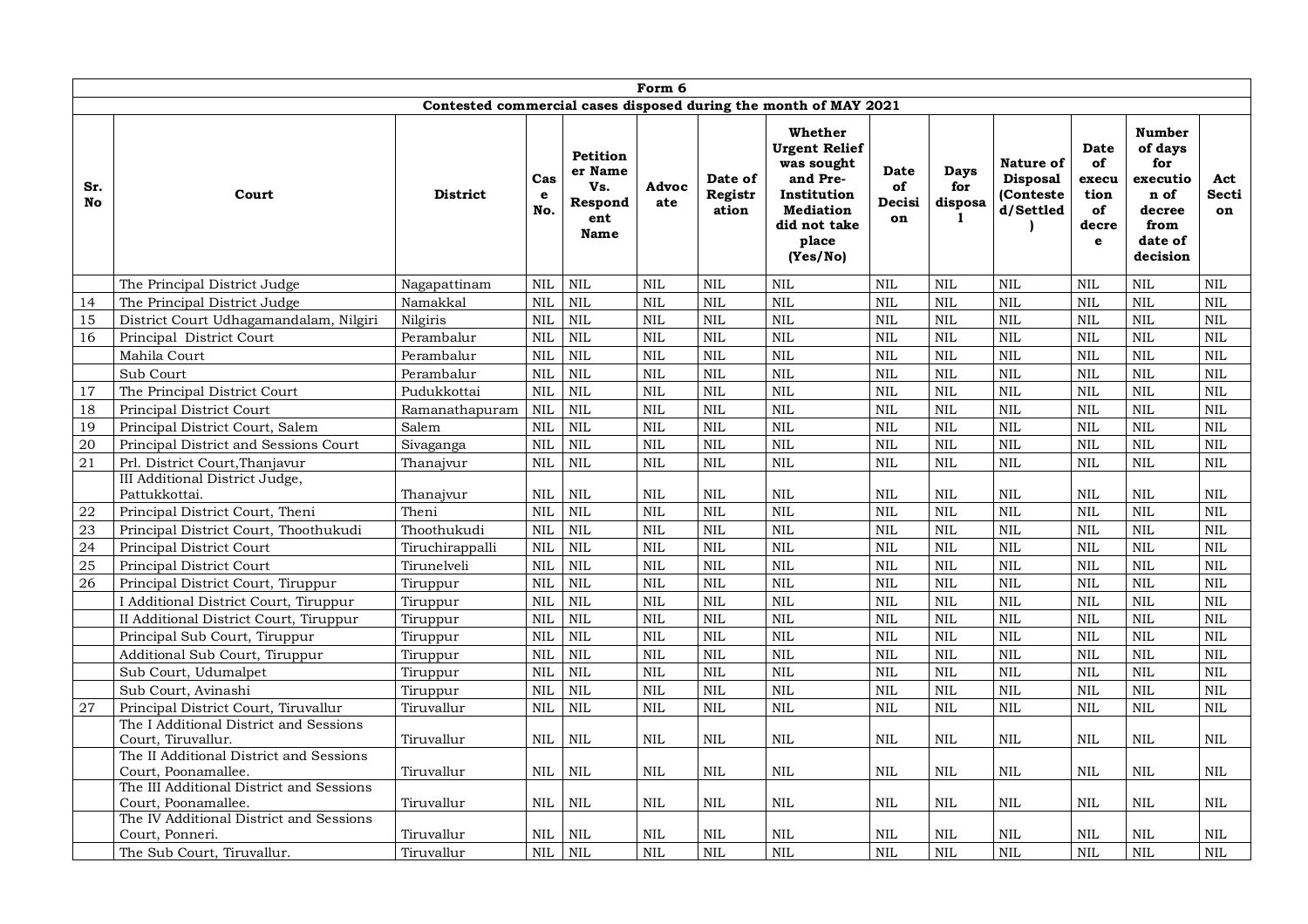| Form 6           |                                                                  |                 |            |                                                      |              |                             |                                                                                                                                   |                            |                        |                                                         |                                                 |                                                                                       |                    |
|------------------|------------------------------------------------------------------|-----------------|------------|------------------------------------------------------|--------------|-----------------------------|-----------------------------------------------------------------------------------------------------------------------------------|----------------------------|------------------------|---------------------------------------------------------|-------------------------------------------------|---------------------------------------------------------------------------------------|--------------------|
|                  | Contested commercial cases disposed during the month of MAY 2021 |                 |            |                                                      |              |                             |                                                                                                                                   |                            |                        |                                                         |                                                 |                                                                                       |                    |
| Sr.<br><b>No</b> | Court                                                            | <b>District</b> | Cas<br>No. | Petition<br>er Name<br>Vs.<br>Respond<br>ent<br>Name | Advoc<br>ate | Date of<br>Registr<br>ation | Whether<br><b>Urgent Relief</b><br>was sought<br>and Pre-<br>Institution<br><b>Mediation</b><br>did not take<br>place<br>(Yes/No) | Date<br>of<br>Decisi<br>on | Days<br>for<br>disposa | Nature of<br><b>Disposal</b><br>(Conteste)<br>d/Settled | Date<br>of<br>execu<br>tion<br>of<br>decre<br>e | Number<br>of days<br>for<br>executio<br>n of<br>decree<br>from<br>date of<br>decision | Act<br>Secti<br>on |
|                  | The Sub Court, Poonamallee.                                      | Tiruvallur      | $\rm NIL$  | NIL                                                  | NIL          | NIL                         | <b>NIL</b>                                                                                                                        | NIL                        | NIL                    | <b>NIL</b>                                              | NIL                                             | NIL                                                                                   | <b>NIL</b>         |
|                  | The Sub Court, Tiruttani.                                        | Tiruvallur      | NIL        | NIL                                                  | NIL          | <b>NIL</b>                  | <b>NIL</b>                                                                                                                        | NIL                        | <b>NIL</b>             | <b>NIL</b>                                              | <b>NIL</b>                                      | $\mbox{NIL}$                                                                          | <b>NIL</b>         |
| 28               | Principal District Court, Tiruvannamalai                         | Tiruvannamalai  | <b>NIL</b> | <b>NIL</b>                                           | <b>NIL</b>   | <b>NIL</b>                  | <b>NIL</b>                                                                                                                        | NIL                        | <b>NIL</b>             | <b>NIL</b>                                              | <b>NIL</b>                                      | NIL                                                                                   | <b>NIL</b>         |
| 29               | Principal District Court                                         | Tiruvarur       | <b>NIL</b> | <b>NIL</b>                                           | <b>NIL</b>   | NIL                         | <b>NIL</b>                                                                                                                        | <b>NIL</b>                 | <b>NIL</b>             | <b>NIL</b>                                              | <b>NIL</b>                                      | $\mbox{NIL}$                                                                          | <b>NIL</b>         |
| 30               | Principal District Court, Vellore                                | Vellore         | <b>NIL</b> | <b>NIL</b>                                           | <b>NIL</b>   | <b>NIL</b>                  | <b>NIL</b>                                                                                                                        | <b>NIL</b>                 | <b>NIL</b>             | <b>NIL</b>                                              | <b>NIL</b>                                      | $\mbox{NIL}$                                                                          | <b>NIL</b>         |
|                  | II Additional District Court, Ranipet                            | Vellore         | NIL        | NIL                                                  | <b>NIL</b>   | <b>NIL</b>                  | <b>NIL</b>                                                                                                                        | <b>NIL</b>                 | <b>NIL</b>             | <b>NIL</b>                                              | NIL                                             | $\mbox{NIL}$                                                                          | <b>NIL</b>         |
| 31               | Principal District Court, Villupuram                             | Villupuram      | <b>NIL</b> | <b>NIL</b>                                           | <b>NIL</b>   | <b>NIL</b>                  | <b>NIL</b>                                                                                                                        | NIL                        | NIL                    | <b>NIL</b>                                              | <b>NIL</b>                                      | $\mbox{NIL}$                                                                          | <b>NIL</b>         |
| 32               | Principal District Court, Srivillliputtur                        | Virudhunagar    | <b>NIL</b> | <b>NIL</b>                                           | NIL          | <b>NIL</b>                  | <b>NIL</b>                                                                                                                        | <b>NIL</b>                 | <b>NIL</b>             | <b>NIL</b>                                              | <b>NIL</b>                                      | NIL                                                                                   | <b>NIL</b>         |
|                  | Sub Court, Sivakasi                                              | Virudhunagar    | $\rm NIL$  | NIL                                                  | <b>NIL</b>   | NIL                         | <b>NIL</b>                                                                                                                        | NIL                        | NIL                    | NIL                                                     | NIL                                             | NIL                                                                                   | <b>NIL</b>         |
| 33               | PRINCIPAL DISTRICT JUDGE,<br><b>PUDUCHERRY</b>                   | Puducherry      | NIL        | NIL                                                  | <b>NIL</b>   | NIL                         | <b>NIL</b>                                                                                                                        | NIL                        | NIL                    | <b>NIL</b>                                              | <b>NIL</b>                                      | NIL                                                                                   | <b>NIL</b>         |
|                  | DISTRICT JUDGE, KARAIKAL                                         | Puducherry      | NIL        | NIL                                                  | <b>NIL</b>   | <b>NIL</b>                  | <b>NIL</b>                                                                                                                        | <b>NIL</b>                 | <b>NIL</b>             | <b>NIL</b>                                              | <b>NIL</b>                                      | NIL                                                                                   | <b>NIL</b>         |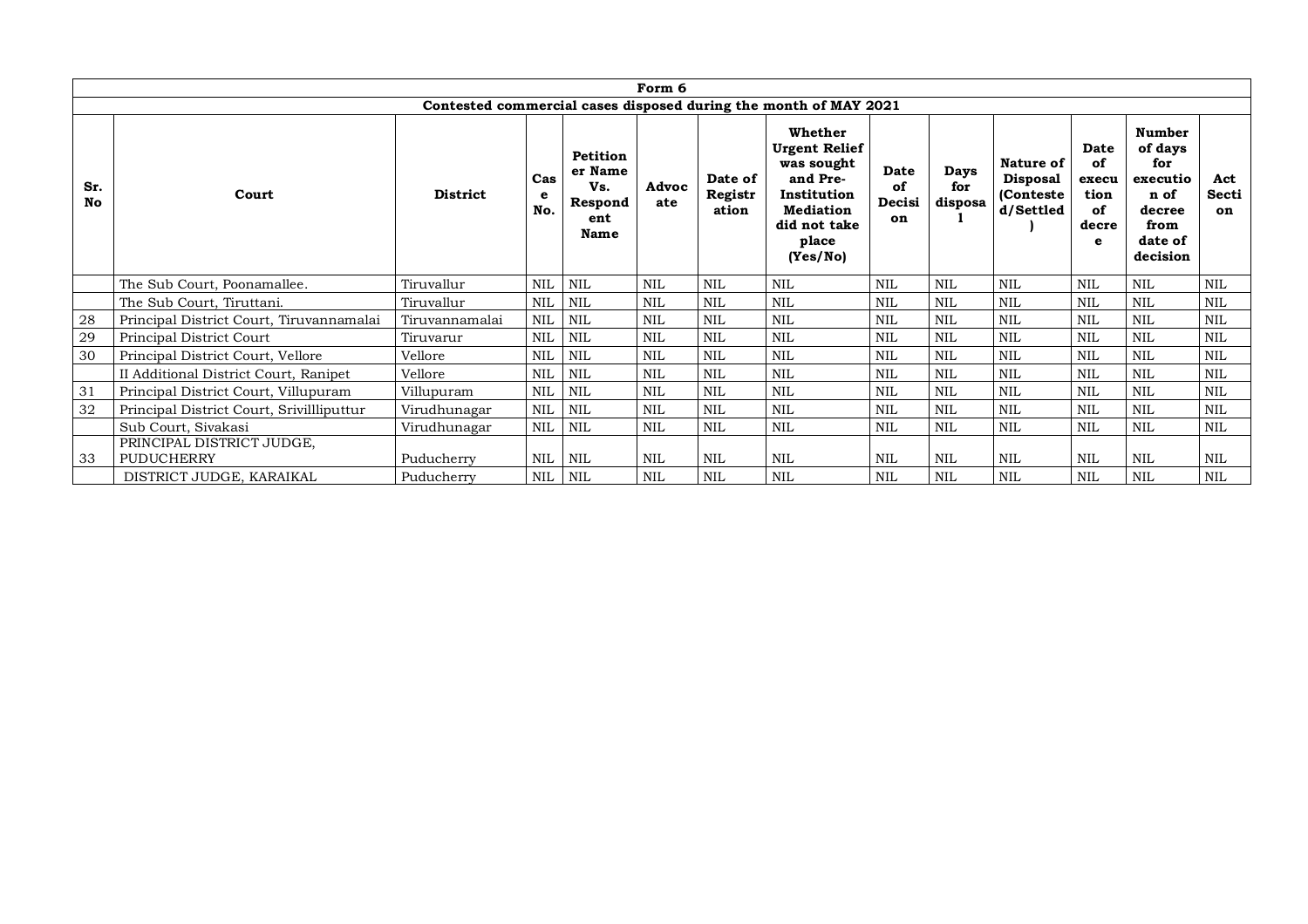|                  |                                                          | Form 7                  |                                                                    |                                                               |                                                                       |                                                                   |  |  |  |  |  |
|------------------|----------------------------------------------------------|-------------------------|--------------------------------------------------------------------|---------------------------------------------------------------|-----------------------------------------------------------------------|-------------------------------------------------------------------|--|--|--|--|--|
|                  | Summary of Commercial Cases during the month of MAY 2021 |                         |                                                                    |                                                               |                                                                       |                                                                   |  |  |  |  |  |
| Sr.No            | Court                                                    | <b>District</b>         | Total number of<br>cases pending on<br>the 1st day of the<br>month | Total number<br>of cases<br>instituted<br>during the<br>month | <b>Total</b><br>number of<br>cases<br>disposed<br>during the<br>month | Total number<br>of cases<br>pending at<br>the end of the<br>month |  |  |  |  |  |
| $\mathbf{1}$     | Principal District Court                                 | Arivalur                | $\Omega$                                                           | $\overline{0}$                                                | $\mathbf{0}$                                                          | $\mathbf{0}$                                                      |  |  |  |  |  |
|                  |                                                          | <b>Ariyalur Total</b>   | $\mathbf 0$                                                        | $\mathbf{0}$                                                  | $\mathbf{o}$                                                          | $\mathbf 0$                                                       |  |  |  |  |  |
| $\boldsymbol{2}$ | Principal City Civil Court                               | Chennai                 | 11                                                                 | $\mathbf{0}$                                                  | $\overline{0}$                                                        | 11                                                                |  |  |  |  |  |
|                  |                                                          | <b>Chennai Total</b>    | 11                                                                 | $\mathbf 0$                                                   | $\mathbf 0$                                                           | 11                                                                |  |  |  |  |  |
| 3                | Prl. District Court, CBE.                                | Coimbatore              | 201                                                                | $\overline{0}$                                                | $\overline{0}$                                                        | 201                                                               |  |  |  |  |  |
|                  | I Addl.District Court, CBE                               | Coimbatore              | 10                                                                 | $\overline{0}$                                                | $\overline{0}$                                                        | 10                                                                |  |  |  |  |  |
|                  | III Addl. Dist. Court, CBE                               | Coimbatore              | 26                                                                 | $\boldsymbol{0}$                                              | $\Omega$                                                              | 26                                                                |  |  |  |  |  |
|                  | IV Addl. Dist. Court, CBE                                | Coimbatore              | 35                                                                 | $\mathbf 0$                                                   | $\overline{0}$                                                        | 35                                                                |  |  |  |  |  |
|                  | V Addl. Dist. Court, CBE                                 | Coimbatore              | 34                                                                 | $\overline{0}$                                                | $\overline{0}$                                                        | 34                                                                |  |  |  |  |  |
|                  |                                                          | <b>Coimbatore Total</b> | 306                                                                | $\mathbf{0}$                                                  | O                                                                     | 306                                                               |  |  |  |  |  |
| $\overline{4}$   | Principal District and Sessions Court, Cuddalore         | Cuddalore               | 8                                                                  | $\Omega$                                                      | $\Omega$                                                              | $\,8\,$                                                           |  |  |  |  |  |
|                  |                                                          | <b>Cuddalore Total</b>  | 8                                                                  | $\mathbf{0}$                                                  | $\mathbf{o}$                                                          | $\bf8$                                                            |  |  |  |  |  |
| 5                | Principal District Court, Dharmapuri.                    | Dharmapuri              | 11                                                                 | $\mathbf{0}$                                                  | $\overline{0}$                                                        | $11$                                                              |  |  |  |  |  |
|                  |                                                          | Dharmapuri Total        | 11                                                                 | $\mathbf 0$                                                   | $\mathbf 0$                                                           | 11                                                                |  |  |  |  |  |
| 6                | Principal District Court, Dindigul.                      | Dindigul                | 84                                                                 | $\overline{0}$                                                | $\overline{0}$                                                        | 84                                                                |  |  |  |  |  |
|                  |                                                          | <b>Dindigul Total</b>   | 84                                                                 | $\mathbf{o}$                                                  | $\mathbf{o}$                                                          | 84                                                                |  |  |  |  |  |
| $\overline{7}$   | Principal District Court, Erode                          | Erode*                  | 31                                                                 | $\mathbf 0$                                                   | $\overline{0}$                                                        | 31                                                                |  |  |  |  |  |
|                  | Principal District Court, Erode                          | Erode                   | $\overline{a}$                                                     | $\mathbf{0}$                                                  | $\overline{0}$                                                        | $\boldsymbol{2}$                                                  |  |  |  |  |  |
|                  | I Additional District Court, Erode                       | Erode                   | $\mathbf{1}$                                                       | $\Omega$                                                      | $\overline{0}$                                                        | $\mathbf{1}$                                                      |  |  |  |  |  |
|                  | Principal Subordinate Court, Erode                       | Erode                   | 19                                                                 | $\overline{0}$                                                | $\overline{0}$                                                        | 19                                                                |  |  |  |  |  |
|                  | I Additional Subordinate Court, Erode                    | Erode                   | 16                                                                 | $\overline{0}$                                                | $\Omega$                                                              | 16                                                                |  |  |  |  |  |
|                  | II Additional Subordinate Court, Erode                   | Erode                   | $\overline{4}$                                                     | $\Omega$                                                      | $\Omega$                                                              | $\overline{4}$                                                    |  |  |  |  |  |
|                  | Sub Court, Gobichettipalayam                             | Erode                   | $\mathbf{1}$                                                       | $\overline{0}$                                                | $\overline{0}$                                                        | $\mathbf{1}$                                                      |  |  |  |  |  |
|                  |                                                          | <b>Erode Total</b>      | 74                                                                 | $\mathbf 0$                                                   | $\mathbf{o}$                                                          | 74                                                                |  |  |  |  |  |
| 8                | Principal District Court, Chengalpattu                   | Kancheepuram            | 49                                                                 | $\Omega$                                                      | $\Omega$                                                              | 49                                                                |  |  |  |  |  |
|                  |                                                          | Kancheepuram Total      | 49                                                                 | $\mathbf{o}$                                                  | $\mathbf{o}$                                                          | 49                                                                |  |  |  |  |  |
| 9                | Principal District Court, Nagercoil                      | Kanniyakumari           | 45                                                                 | $\overline{0}$                                                | $\overline{0}$                                                        | 45                                                                |  |  |  |  |  |
|                  |                                                          | Kanniyakumari Total     | 45                                                                 | $\mathbf{o}$                                                  | $\mathbf 0$                                                           | 45                                                                |  |  |  |  |  |
| 10               | Principal District Court, Karur                          | Karur                   | $\overline{5}$                                                     | $\mathbf 0$                                                   | $\overline{0}$                                                        | $\overline{5}$                                                    |  |  |  |  |  |
|                  |                                                          | <b>Karur Total</b>      | 5                                                                  | $\mathbf{0}$                                                  | $\mathbf 0$                                                           | $\overline{\mathbf{5}}$                                           |  |  |  |  |  |
| 11               | Principal District Court, Krishnagiri                    | Krishnagiri             | 3                                                                  | $\Omega$                                                      | $\Omega$                                                              | $\mathfrak{S}$                                                    |  |  |  |  |  |
|                  | Additional District Court, Krishnagiri                   | Krishnagiri             | $\overline{1}$                                                     | $\overline{0}$                                                | $\overline{0}$                                                        | $\mathbf{1}$                                                      |  |  |  |  |  |
|                  | Additional District Court, Hosur.                        | Krishnagiri             | 40                                                                 | $\overline{0}$                                                | 0                                                                     | 40                                                                |  |  |  |  |  |
|                  |                                                          | Krishnagiri Total       | 44                                                                 | $\mathbf 0$                                                   | O                                                                     | 44                                                                |  |  |  |  |  |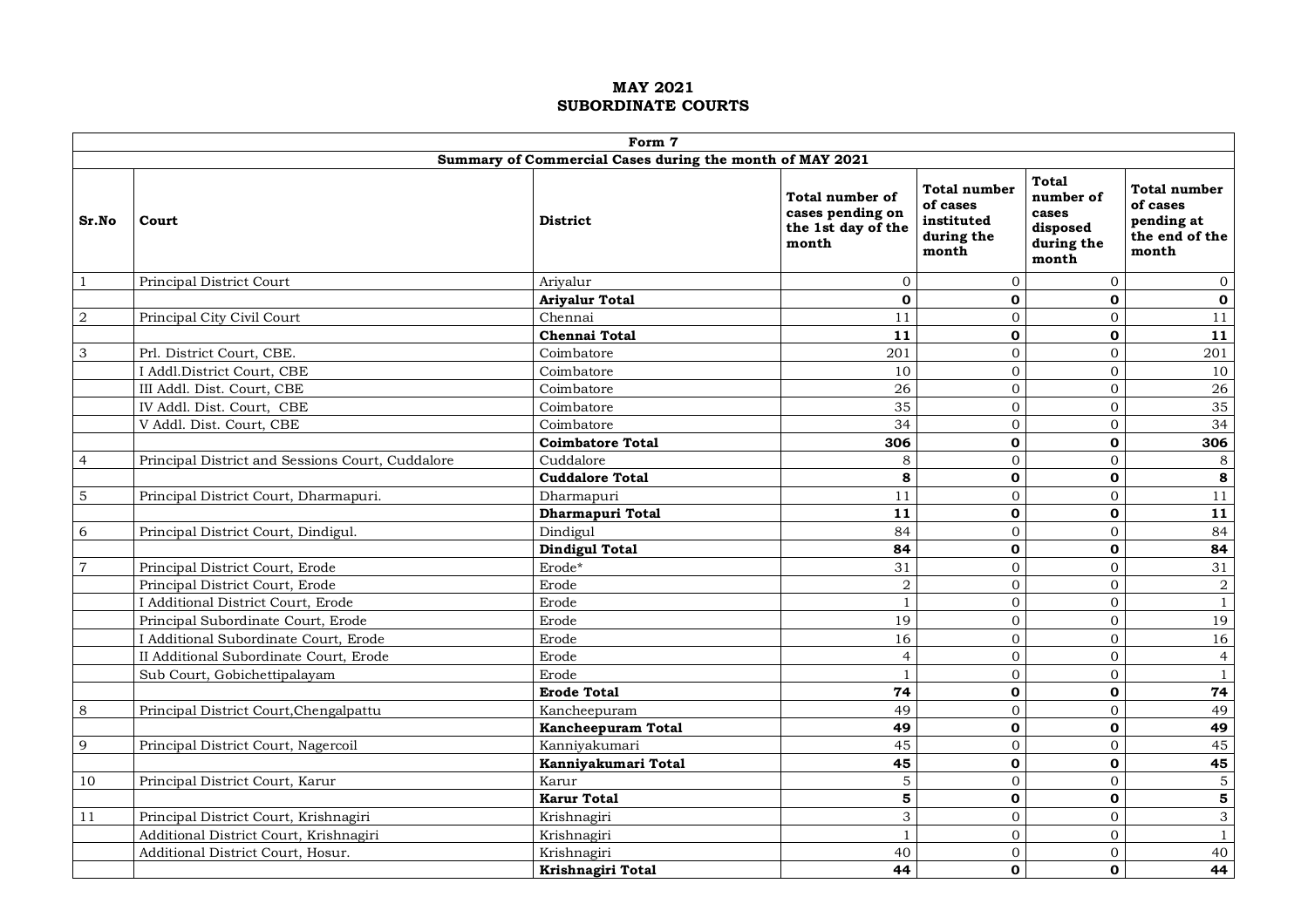|        | Form 7                                       |                                                          |                                                                    |                                                                      |                                                                       |                                                                   |  |  |  |  |
|--------|----------------------------------------------|----------------------------------------------------------|--------------------------------------------------------------------|----------------------------------------------------------------------|-----------------------------------------------------------------------|-------------------------------------------------------------------|--|--|--|--|
|        |                                              | Summary of Commercial Cases during the month of MAY 2021 |                                                                    |                                                                      |                                                                       |                                                                   |  |  |  |  |
| Sr.No  | Court                                        | <b>District</b>                                          | Total number of<br>cases pending on<br>the 1st day of the<br>month | <b>Total number</b><br>of cases<br>instituted<br>during the<br>month | <b>Total</b><br>number of<br>cases<br>disposed<br>during the<br>month | Total number<br>of cases<br>pending at<br>the end of the<br>month |  |  |  |  |
| 12     | Prl. Dist. & Sessions Court                  | Madurai                                                  | 80                                                                 | $\mathbf{0}$                                                         | $\overline{0}$                                                        | 80                                                                |  |  |  |  |
|        | I Addl. Dist. & Sessions Court               | Madurai                                                  | $\mathbf{1}$                                                       | $\overline{0}$                                                       | $\overline{0}$                                                        | $\mathbf{1}$                                                      |  |  |  |  |
|        | I Addl. Sub Court                            | Madurai                                                  | 3                                                                  | $\mathbf{0}$                                                         | $\overline{0}$                                                        | $\mathfrak{Z}$                                                    |  |  |  |  |
|        | II Addl. Sub Court                           | Madurai                                                  | $\overline{2}$                                                     | $\mathbf{0}$                                                         | $\overline{0}$                                                        | $\overline{a}$                                                    |  |  |  |  |
|        |                                              | <b>Madurai Total</b>                                     | 86                                                                 | $\mathbf 0$                                                          | $\mathbf 0$                                                           | 86                                                                |  |  |  |  |
| 13     | Principal District Court                     | Nagapattinam                                             | $\Omega$                                                           | $\mathbf{0}$                                                         | $\Omega$                                                              | $\mathbf{0}$                                                      |  |  |  |  |
|        |                                              | <b>Nagapattinam Total</b>                                | $\mathbf 0$                                                        | $\mathbf 0$                                                          | $\mathbf 0$                                                           | $\mathbf 0$                                                       |  |  |  |  |
| 14     | The Principal District Judge                 | Namakkal                                                 | 60                                                                 | $\overline{4}$                                                       | $\Omega$                                                              | 64                                                                |  |  |  |  |
|        |                                              | Namakkal Total                                           | 60                                                                 | 4                                                                    | $\mathbf{o}$                                                          | 64                                                                |  |  |  |  |
| 15     | District Court Udhagamandalam, Nilgiri       | Nilgiris                                                 | $\,2$                                                              | $\mathbf{0}$                                                         | $\overline{0}$                                                        | $\,2$                                                             |  |  |  |  |
|        |                                              | <b>Nilgiris Total</b>                                    | $\overline{\mathbf{2}}$                                            | $\mathbf 0$                                                          | $\mathbf 0$                                                           | $\bf 2$                                                           |  |  |  |  |
| 16     | Principal District Court                     | Perambalur                                               | $\overline{0}$                                                     | $\mathbf{0}$                                                         | $\overline{0}$                                                        | $\boldsymbol{0}$                                                  |  |  |  |  |
|        |                                              | <b>Perambalur Total</b>                                  | $\mathbf 0$                                                        | $\mathbf 0$                                                          | $\mathbf 0$                                                           | $\mathbf 0$                                                       |  |  |  |  |
| 17     | The Principal District Court                 | Pudukottai                                               | 84                                                                 | $\mathbf 0$                                                          | $\overline{0}$                                                        | 84                                                                |  |  |  |  |
|        |                                              | Pudukottai Total                                         | 84                                                                 | $\mathbf 0$                                                          | $\mathbf{o}$                                                          | 84                                                                |  |  |  |  |
| 18     | Principal District Court                     | Ramanathapuram                                           | $\overline{2}$                                                     | $\overline{0}$                                                       | $\overline{0}$                                                        | $\sqrt{2}$                                                        |  |  |  |  |
|        |                                              | Ramanathapuram Total                                     | $\overline{\mathbf{2}}$                                            | $\mathbf{o}$                                                         | $\mathbf 0$                                                           | $\overline{\mathbf{2}}$                                           |  |  |  |  |
| 19     | Principal District Court, Salem              | Salem                                                    | 96                                                                 | $\mathbf{0}$                                                         | $\overline{0}$                                                        | 96                                                                |  |  |  |  |
|        |                                              | <b>Salem Total</b>                                       | 96                                                                 | $\mathbf 0$                                                          | $\mathbf 0$                                                           | 96                                                                |  |  |  |  |
| $20\,$ | Principal District and Sessions Court        | Sivaganga                                                | $\Omega$                                                           | $\mathbf{0}$                                                         | $\Omega$                                                              | $\boldsymbol{0}$                                                  |  |  |  |  |
|        |                                              | Sivaganga Total                                          | $\mathbf 0$                                                        | $\mathbf{o}$                                                         | $\mathbf{o}$                                                          | $\mathbf 0$                                                       |  |  |  |  |
| 21     | Prl. District Court, Thanjavur               | Thanajvur                                                | 82                                                                 | $\boldsymbol{0}$                                                     | $\overline{0}$                                                        | 82                                                                |  |  |  |  |
|        | III Additional District Judge, Pattukkottai. | Thanajvur                                                | $\overline{2}$                                                     | $\mathbf{0}$                                                         | $\overline{0}$                                                        | $\sqrt{2}$                                                        |  |  |  |  |
|        |                                              | <b>Thanajvur Total</b>                                   | 84                                                                 | $\mathbf 0$                                                          | $\mathbf 0$                                                           | 84                                                                |  |  |  |  |
| 22     | Principal District Court, Theni              | Theni                                                    | $\overline{a}$                                                     | $\mathbf 0$                                                          | $\overline{0}$                                                        | $\sqrt{2}$                                                        |  |  |  |  |
|        |                                              | <b>Theni Total</b>                                       | $\overline{\mathbf{2}}$                                            | $\mathbf 0$                                                          | $\mathbf 0$                                                           | $\mathbf{2}$                                                      |  |  |  |  |
| 23     | Principal District Court, Thoothukudi        | Thoothukudi                                              | 39                                                                 | $\mathbf{0}$                                                         | $\overline{0}$                                                        | 39                                                                |  |  |  |  |
|        |                                              | Thoothukudi Total                                        | 39                                                                 | $\mathbf{o}$                                                         | $\mathbf{o}$                                                          | 39                                                                |  |  |  |  |
| 24     | Principal District Court                     | Tiruchirappalli                                          | 24                                                                 | $\mathbf{0}$                                                         | $\overline{0}$                                                        | 24                                                                |  |  |  |  |
|        |                                              | Tiruchirappalli Total                                    | 24                                                                 | $\mathbf{0}$                                                         | $\mathbf 0$                                                           | 24                                                                |  |  |  |  |
| 25     | Principal District Court                     | Tirunelveli                                              | 14                                                                 | $\mathbf{1}$                                                         | $\overline{O}$                                                        | 15                                                                |  |  |  |  |
|        |                                              | Tirunelveli Total                                        | 14                                                                 | $\mathbf{1}$                                                         | $\mathbf 0$                                                           | 15                                                                |  |  |  |  |
| 26     | Principal District Court, Tiruppur           | Tiruppur                                                 | 37                                                                 | $\mathbf{0}$                                                         | $\mathbf 0$                                                           | 37                                                                |  |  |  |  |
|        | I Additional District Court, Tiruppur        | Tiruppur                                                 | 52                                                                 | $\mathbf 0$                                                          | $\overline{0}$                                                        | 52                                                                |  |  |  |  |
|        | II Additional District Court, Tiruppur       | Tiruppur                                                 | 21                                                                 | $\mathbf 0$                                                          | $\overline{0}$                                                        | $2\sqrt{1}$                                                       |  |  |  |  |
|        | Principal Sub Court, Tiruppur                | Tiruppur                                                 | 95                                                                 | $\mathbf 0$                                                          | $\overline{0}$                                                        | 95                                                                |  |  |  |  |
|        | Additional Sub Court, Tiruppur               | Tiruppur                                                 | 74                                                                 | $\Omega$                                                             | $\Omega$                                                              | 74                                                                |  |  |  |  |